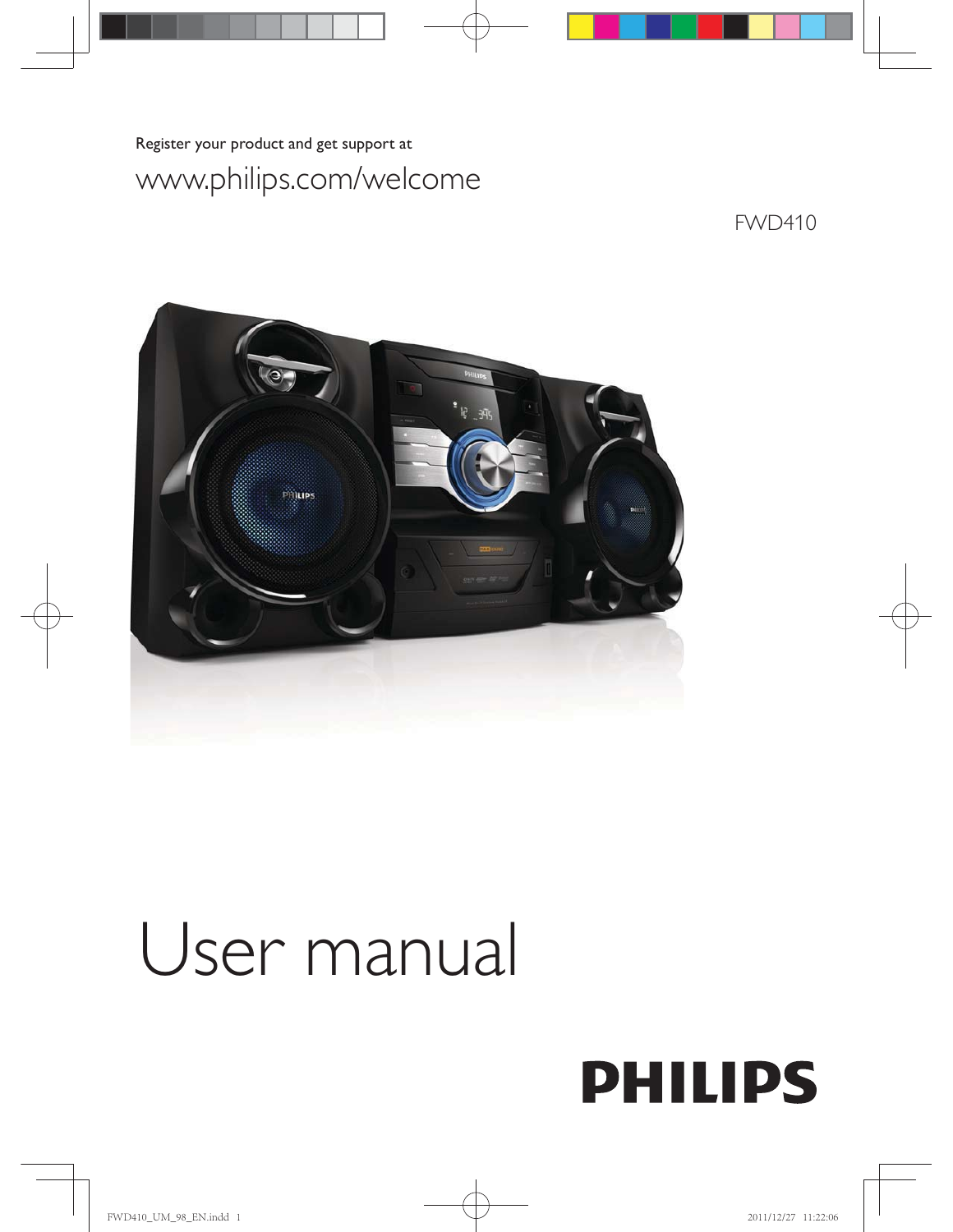## **Contents**

| 1              | Important<br>Safety<br>Notice                                                                                                                                                              | $\overline{4}$<br>$\overline{4}$<br>5  |
|----------------|--------------------------------------------------------------------------------------------------------------------------------------------------------------------------------------------|----------------------------------------|
| $\overline{2}$ | Your DVD Mini Hi-Fi System<br>Introduction<br>What's in the box<br>Overview of the main unit<br>Overview of the remote control                                                             | 7<br>7<br>$\overline{7}$<br>8<br>9     |
| 3              | Connect<br>Place the unit<br>Connect speakers<br>Connect video cables<br>Optional connections<br>Connect power                                                                             | 11<br>11<br>11<br>12<br>12<br>14       |
| 4              | <b>Get started</b><br>Prepare the remote control<br>Turn on<br>Find the correct viewing channel<br>Select the correct TV system<br>Change system menu language<br>Turn on progressive scan | 14<br>14<br>15<br>15<br>15<br>15<br>15 |
| 5              | Play<br>Play a disc<br>Play from USB or recored discs<br>Play a slideshow with background music<br>Play control<br>Play options<br>Picture view options                                    | 16<br>16<br>17<br>17<br>18<br>18<br>19 |

| 6 | Listen to radio<br>Store radio stations automatically<br>Tune to a radio station<br>Program radio stations<br>Tune to a preset radio station<br>Change tuning grid | 19<br>19<br>19<br>20<br>20<br>20 |
|---|--------------------------------------------------------------------------------------------------------------------------------------------------------------------|----------------------------------|
| 7 | Adjust sound<br>Adjust volume level<br>Select a sound effect<br>Mute sound                                                                                         | 21<br>21<br>21<br>21             |
| 8 | Adjust settings<br>General setup<br>Audio setup<br>Video setup<br>Preference setup                                                                                 | 22<br>22<br>22<br>22<br>23       |
| 9 | Other features<br>Set the sleep timer<br>Listen to an audio device                                                                                                 | 24<br>24<br>24                   |
|   | 10 Product information<br>Specifications<br>Supported disc formats<br>USB playability information                                                                  | 25<br>25<br>26<br>26             |
|   | 11 Troubleshooting                                                                                                                                                 | 27                               |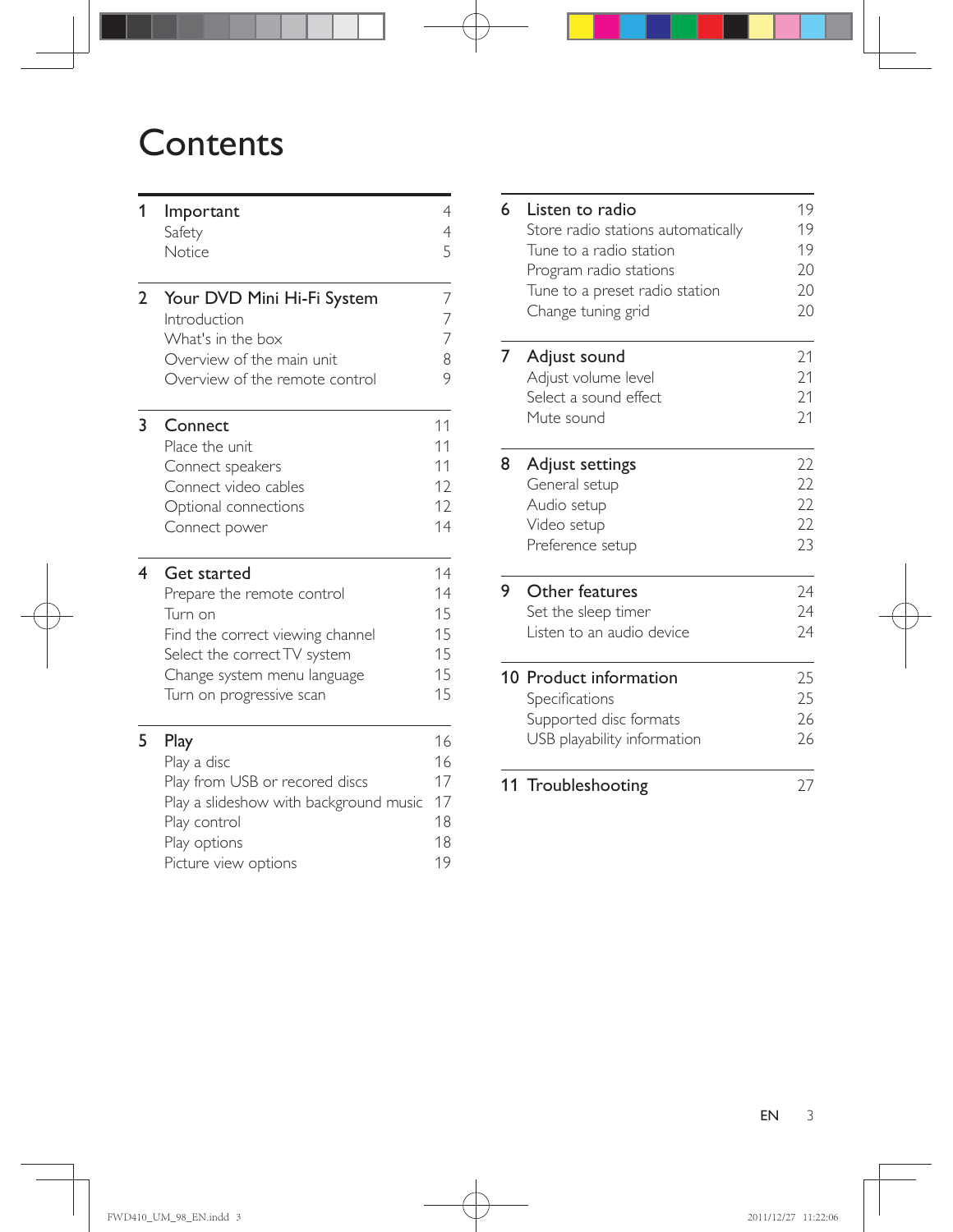## 1 Important

## Safety

#### Know these safety symbols





This 'bolt of lightning' indicates uninsulated material within your unit may cause an electrical shock. For the safety of everyone in your household, please do not remove product covering.



The 'exclamation point' calls attention to features for which you should read the enclosed literature closely to prevent operating and maintenance problems.

WARNING: To reduce the risk of fire or electric shock, this apparatus should not be exposed to rain or moisture and objects filled with liquids, such as vases, should not be placed on this apparatus.

CAUTION: To prevent electric shock, match wide blade of plug to wide slot, fully insert.

#### Important Safety Instructions

- Read these instructions.
- $\hat{b}$  Keep these instructions.
- $(3)$  Heed all warnings.
- $\left(4\right)$  Follow all instructions.
- $(5)$  Do not use this apparatus near water.
- $(6)$  Clean only with dry cloth.
- $(7)$  Do not block any ventilation openings. Install in accordance with the manufacturer's instructions.
- $(8)$  Do not install near any heat sources such as radiators, heat registers, stoves, or other apparatus (including amplifiers) that produce heat.
- $(9)$  Protect the power cord from being walked on or pinched, particularly at plugs, convenience receptacles, and the point where they exit from the apparatus.
- $(10)$  Only use attachments/accessories specified by the manufacturer.
- $(h)$  Use only with the cart, stand, tripod, bracket, or table specified by the manufacturer or sold with the apparatus. When a cart is used, use caution when moving the cart/apparatus combination to avoid injury from tip-over.





 $(12)$  Unplug this apparatus during lightning storms or when unused for long periods of time.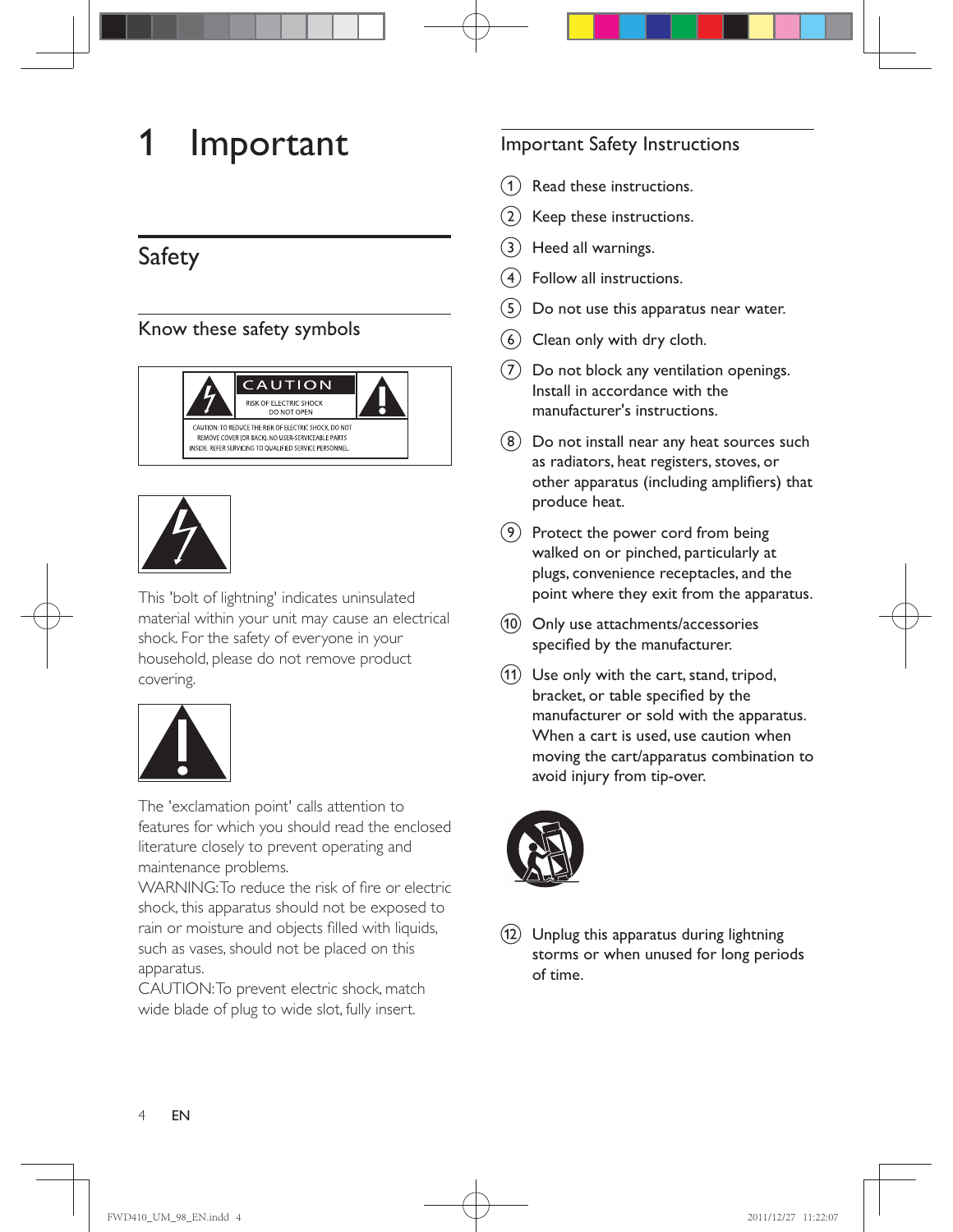- $(13)$  Refer all servicing to qualified service personnel. Servicing is required when the apparatus has been damaged in any way, such as power-supply cord or plug is damaged, liquid has been spilled or objects have fallen into the apparatus, the apparatus has been exposed to rain or moisture, does not operate normally, or has been dropped.
- $(n)$  Battery usage CAUTION To prevent battery leakage which may result in bodily injury, property damage, or damage to the unit:
	- $\cdot$  Install all batteries correctly,  $+$  and as marked on the unit.
	- Do not mix batteries (old and new or carbon and alkaline, etc.).
	- Remove batteries when the unit is not used for a long time.
- $(15)$  Apparatus shall not be exposed to dripping or splashing.
- $(16)$  Do not place any sources of danger on the apparatus (e.g. liquid filled objects, lighted candles).
- $(17)$  Where the MAINS plug or an appliance coupler is used as the disconnect device, the disconnect device shall remain readily operable.

Risk of overheating! Never install this apparatus in a confined space. Always leave a space of at least four inches around this apparatus for ventilation. Ensure curtains or other objects never cover the ventilation slots on this apparatus.



 Use of controls or adjustments or performance of procedures other than herein may result in hazardous radiation exposure or other unsafe operation.

### **Warning**

- Never remove the casing of this unit.
- Never lubricate any part of this unit.
- Place this unit on a flat, hard and stable surface.
- Never place this unit on other electrical equipment. Only use this unit indoors. Keep this unit away from water, moisture and liquid-filled objects.
- Keep this unit away from direct sunlight, naked flames or heat.
- Never look into the laser beam inside the unit.

## **Notice**

Any changes or modifications made to this device that are not expressly approved by Philips Consumer Lifestyle may void the user's authority to operate the equipment.

#### Disposal of your old product and batteries

Your product is designed and manufactured with high quality materials and components, which can be recycled and reused. Never dispose of your product with other household waste. Please inform yourself about the local rules on the separate collection of electrical and electronic products and batteries. The correct disposal of these products helps prevent potentially negative consequences on the environment and human health. Your product contains batteries, which cannot be disposed of with normal household waste. Please inform yourself about the local rules on separate collection of batteries. The correct disposal of batteries helps prevent potentially negative consequences on the environment and human health.

Please visit www.recycle.philips.com for additional information on a recycling center in your area.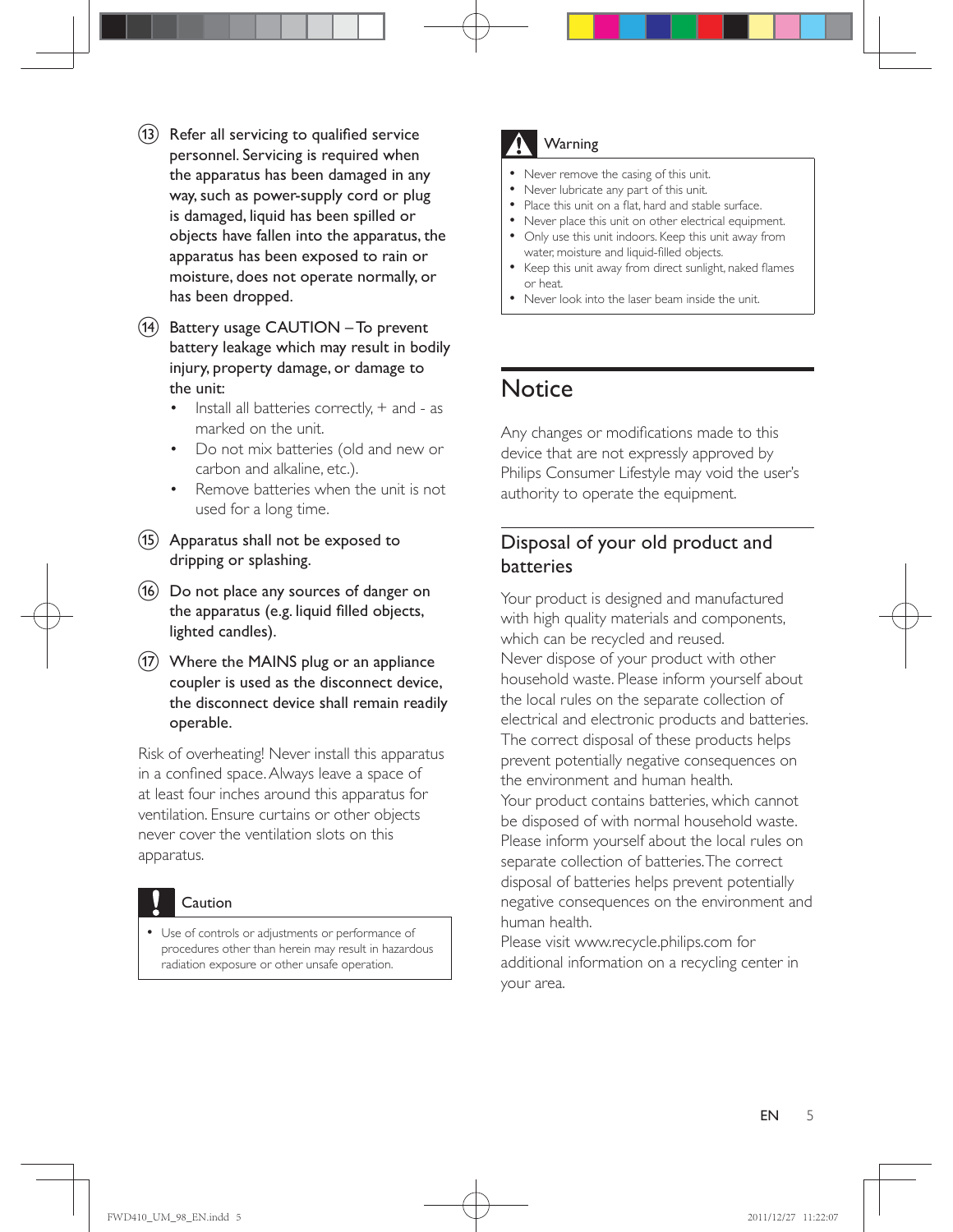#### Information about the use of batteries:



#### Caution

- Risk of leakage: Only use the specified type of batteries. Do not mix new and used batteries. Do not mix different brands of batteries. Observe correct polarity. Remove batteries from products that are not in use for a longer period of time. Store batteries in a dry place.
- Risk of injury: Wear gloves when handling leaking batteries. Keep batteries out of reach of children and pets.
- Risk of explosion: Do not short circuit batteries. Do not expose batteries to excessive heat. Do not throw batteries into the fire. Do not damage or disassemble batteries. Do not recharge non-rechargeable batteries.

#### Environmental information

All unnecessary packaging has been omitted. We have tried to make the packaging easy to separate into three materials: cardboard (box), polystyrene foam (buffer) and polyethylene (bags, protective foam sheet.) Your system consists of materials which can be recycled and reused if disassembled by a specialized company. Please observe the local regulations regarding the disposal of

packaging materials, exhausted batteries and old equipment.

#### Copyright notice

Be responsible **Respect copyrights** 

This item incorporates copy protection technology that is protected by U.S. patents and other intellectual property rights of Rovi Corporation. Reverse engineering and disassembly are prohibited.

#### Trademark notice



DivX <sup>®</sup>, DivX Ultra <sup>®</sup>, DivX Certified <sup>®</sup> and associated logos are trademarks of Rovi

Corporation or its subsidiaries and are used under license.

DivX Ultra ® Certified to play DivX ® video with advanced features and premium content. ABOUT DIVX VIDEO: Div $X^*$  is a digital video format created by DivX, LLC, a subsidiary of Rovi Corporation. This is an official DivX Certified ® device that plays DivX video. Visit divx.com for more information and software tools to convert your files into DivX videos. ABOUT DIVX VIDEO-ON-DEMAND: This DivX Certified <sup>®</sup> device must be registered in order to play purchased DivX Video-on-Demand (VOD) movies. To obtain your registration code, locate the DivX VOD section in your device setup menu. Go to vod.divx.com for more information on how to complete your registration.

#### **DE DOLBY DIGITAL**

Manufactured under license from Dolby Laboratories. Dolby and the double-D symbol are trademarks of Dolby Laboratories.



'DVD Video' is a trademark of DVD Format/ Logo Licensing Corporation.

This apparatus includes this label:





The type plate is located on the back of the unit.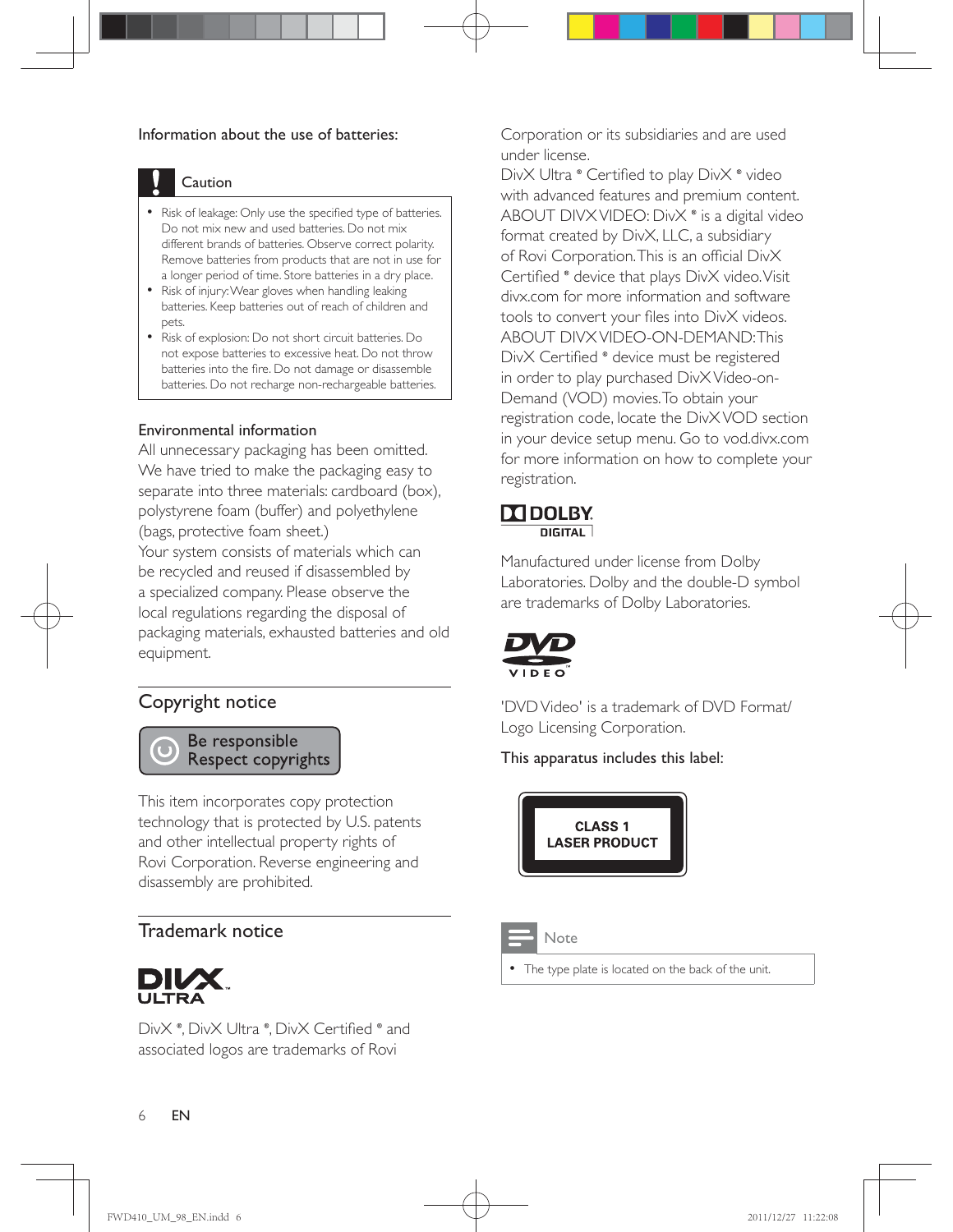## 2 Your DVD Mini Hi-Fi System

Congratulations on your purchase, and welcome to Philips! To fully benefit from the support that Philips offers, register your product at www.philips.com/welcome.

## Introduction

#### With this unit, you can:

- Watch video from DVD/VCD/SVCD or USB storage devices
- Enjoy audio from discs, USB storage devices, or MP3 devices
- View pictures from discs or USB storage devices
- Listen to FM radio

#### You can enrich sound output with these sound effects:

- Dynamic Bass Boost (DBB)
- Digital Sound Control (DSC)
- Max sound for instant power boost

#### The unit supports these media/disc formats:



You can play DVD discs marked with the following region code:

DVD region code Countries



Asia Pacific

## What's in the box

Check and identify the contents of your package:

- Main unit
- 2 x speakers
- Remote control with batteries
- Composite video cable (yellow)
- Power cord
- FM antenna
- User manual
- Quick start guide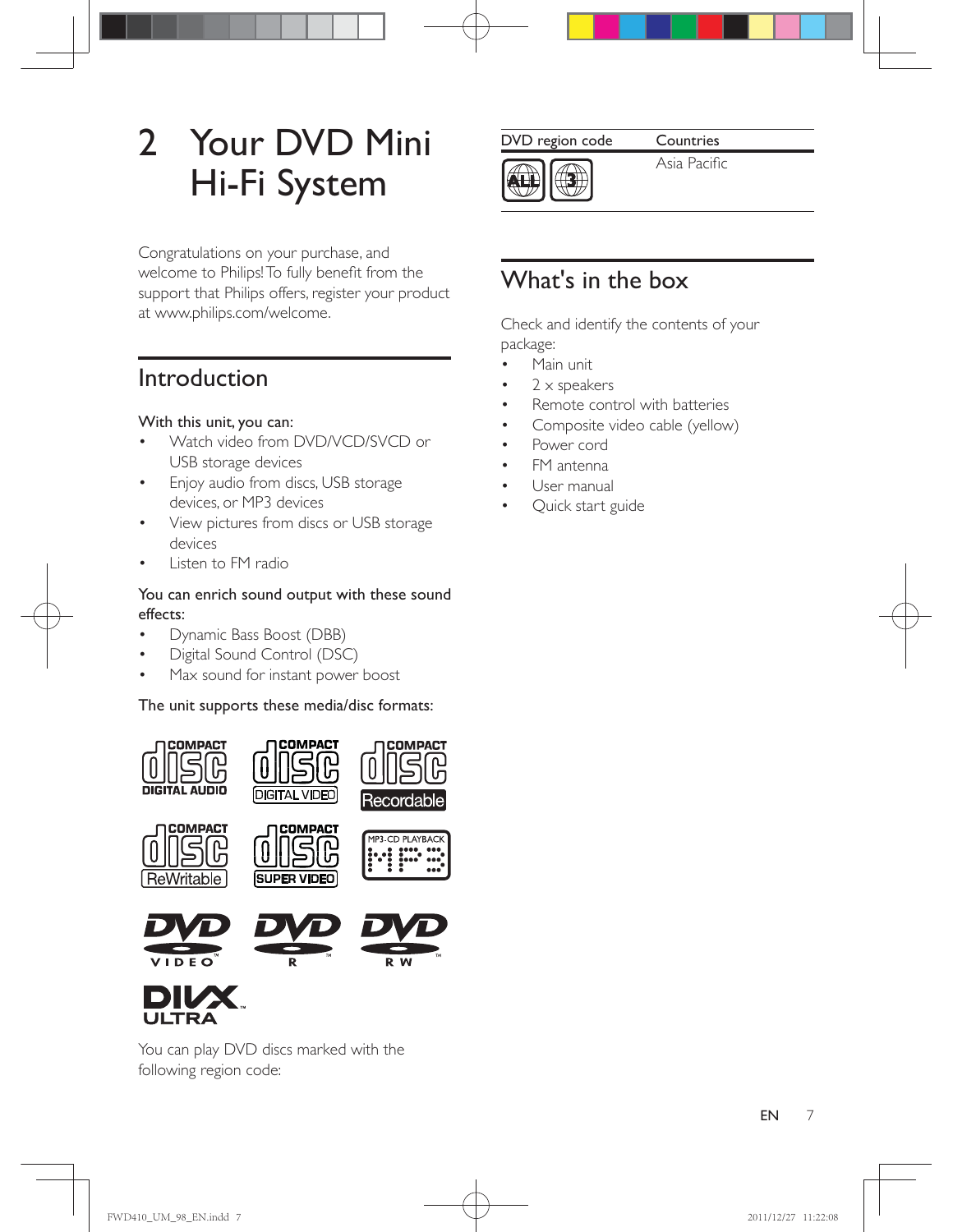## Overview of the main unit



• Start or pause play.

#### $(2)$  PRESET +/-

• Select a preset radio station.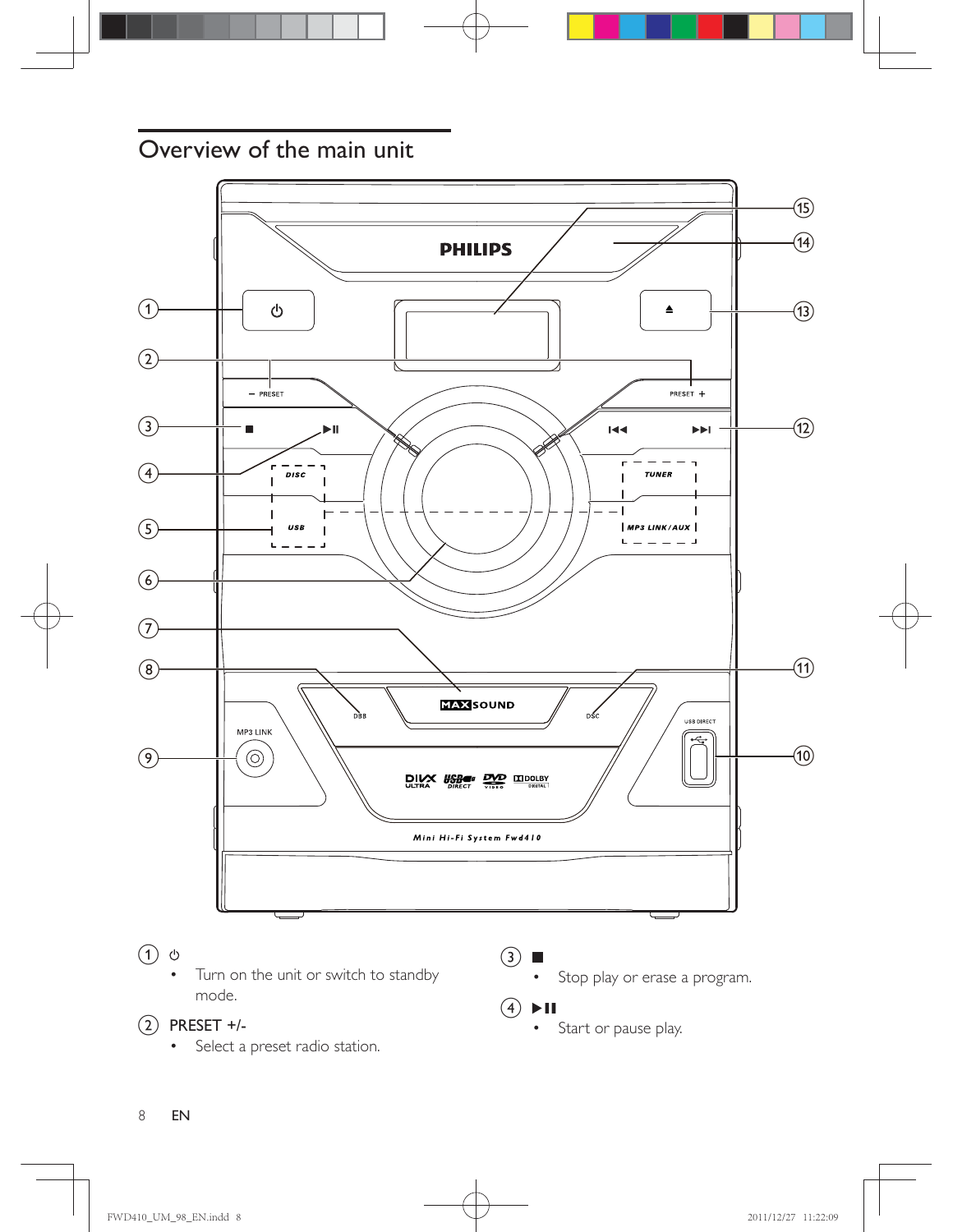#### $(5)$  Source selection keys

- DISC: Switch to disc source.
- USB: Switch to USB storage device.
- TUNER: Switch to FM radio.
- MP3 LINK/AUX: Switch to external MP3 or auxiliary device.

 $(6)$  Volume knob

Adjust volume.

#### (7) MAX SOUND

- Turn on or off instant power boost for sound.
- $(8)$  DBB
	- Turn on or off dynamic bass enhancement.

#### $(9)$  MP3 LINK

- Audio input socket (3.5mm) for an external audio device.
- $(10)$  DSC
	- Select a preset sound equalizer setting.

#### $(h)$  USB DIRECT  $\Leftrightarrow$

• Socket for a USB mass storage device.

#### $(12)$   $|\cdot|$   $|\cdot|$

- Skip to the previous/next track, title, or chapter.
- Tune to a radio station.
- $\overline{(13)}$   $\triangleq$ 
	- Open or close the disc compartment.
- $(14)$  Disc compartment
- $(15)$  Display panel
	- Display current status.

## Overview of the remote control



 $(1)$ ぃ

> Turn on the unit or switch to standby mode.

 $(2)$   $\triangle$ 

Open or close the disc compartment.

 $(3)$  Source selection keys

- DISC: Switch to disc source.
- USB: Switch to USB storage device.
- RADIO: Switch to FM radio.
- MP3 LINK/AUX: Switch to external MP3 or auxiliary device.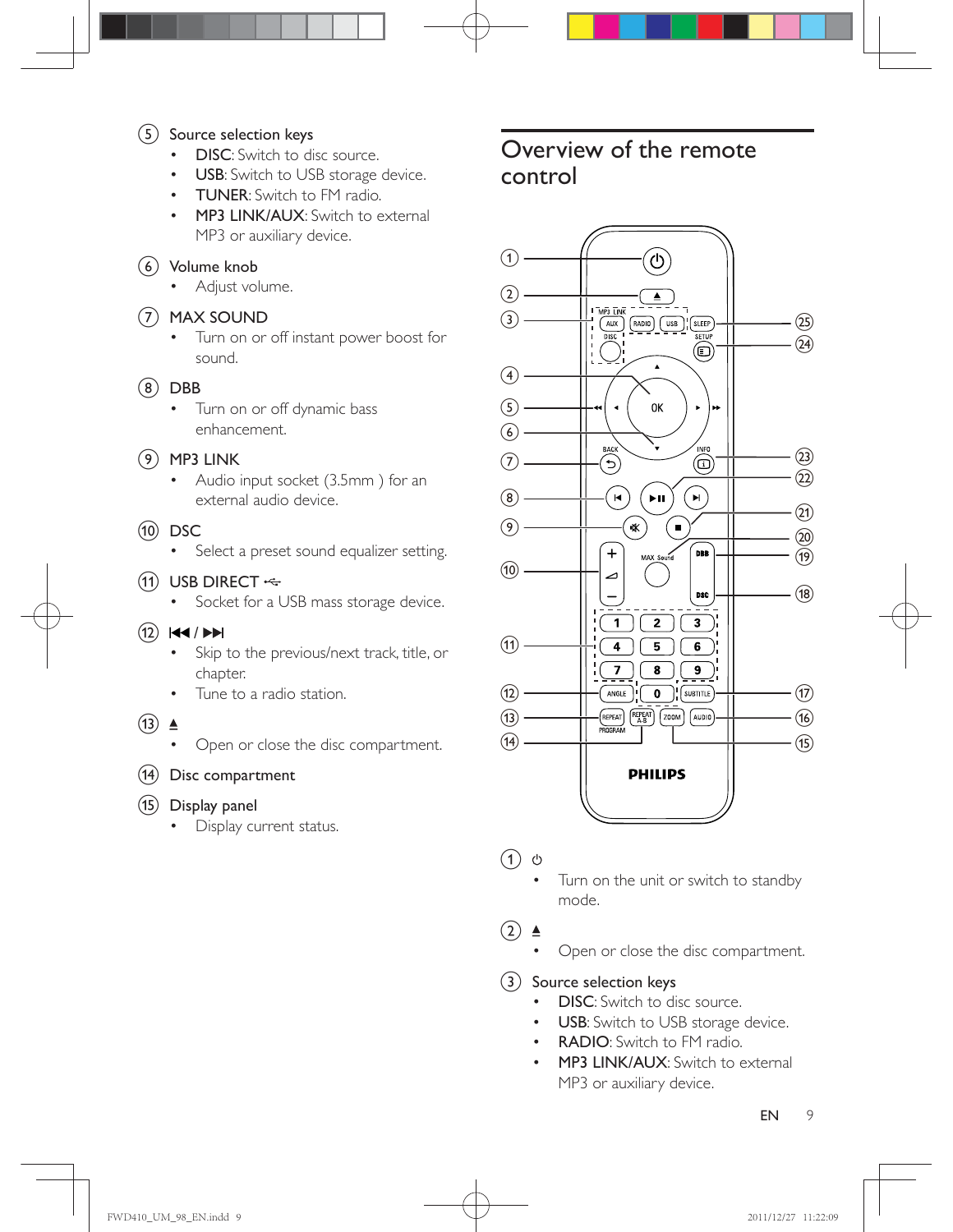- $\circ$  OK
	- Confirm a selection
- $(5)$  4/**F** (44/**FF**)
	- Search in a track or disc.
	- Navigate left/right in a menu.
	- Tune to a radio station.

#### $\circ$   $\triangle$  /  $\triangledown$

- Navigate up/down in a menu.
- Rotate a picture.
- During video play, select a slow backward/forward mode.

#### $(7)$  D BACK

Return to the previous menu.

#### $(8)$   $\blacktriangleleft$  / $\blacktriangleright$

- Skip to the previous/next track.
- Skip to the previous/next title or chapter.
- Select a preset radio station.
- $\circ$ 《
	- Mute or restore volume.
- $(10)$   $\angle$  +/-
	- Adjust volume.

#### (11) Numeric keypad

- Select a title/chapter/track.
- Select a preset radio station.

#### $(12)$  ANGLE

- Select video scenes recorded in different camera angels.
- (13) REPEAT/PROGRAM
	- Select a repeat play mode.
	- Program radio stations.
- (14) REPEAT A-B
	- Repeat a specific section within a track/chapter.
- $(15)$  ZOOM
	- Zoom in or out a picture/video image.
- $(16)$  AUDIO
	- For VCD/SVCD, select stereo, monoleft, mono-right, or mix-mono channel.
	- For DVD/DivX video, select an audio language.

#### (17) SUBTITLE

- During video play, select a subtitle language.
- $(18)$  DSC
	- Select a preset sound setting.
- $(19)$  DBB
	- Select a level of dynamic bass boost.

#### (20) MAX Sound

 Turn on or off instant power boost for sound.

#### $(21)$

- Stop play.
- Erase a program.
- $(22)$   $\blacktriangleright$  II
	- Start or pause play.

#### $(23)$  INFO

- For discs, access the play options or display the current disc status.
- For slideshow, display a thumbnail view of photo files.

#### $(24)$   $\Box$  SETUP

Access or exit the system setup menu.

#### $(25)$  SLEEP

 Switch the unit to standby after a specified duration.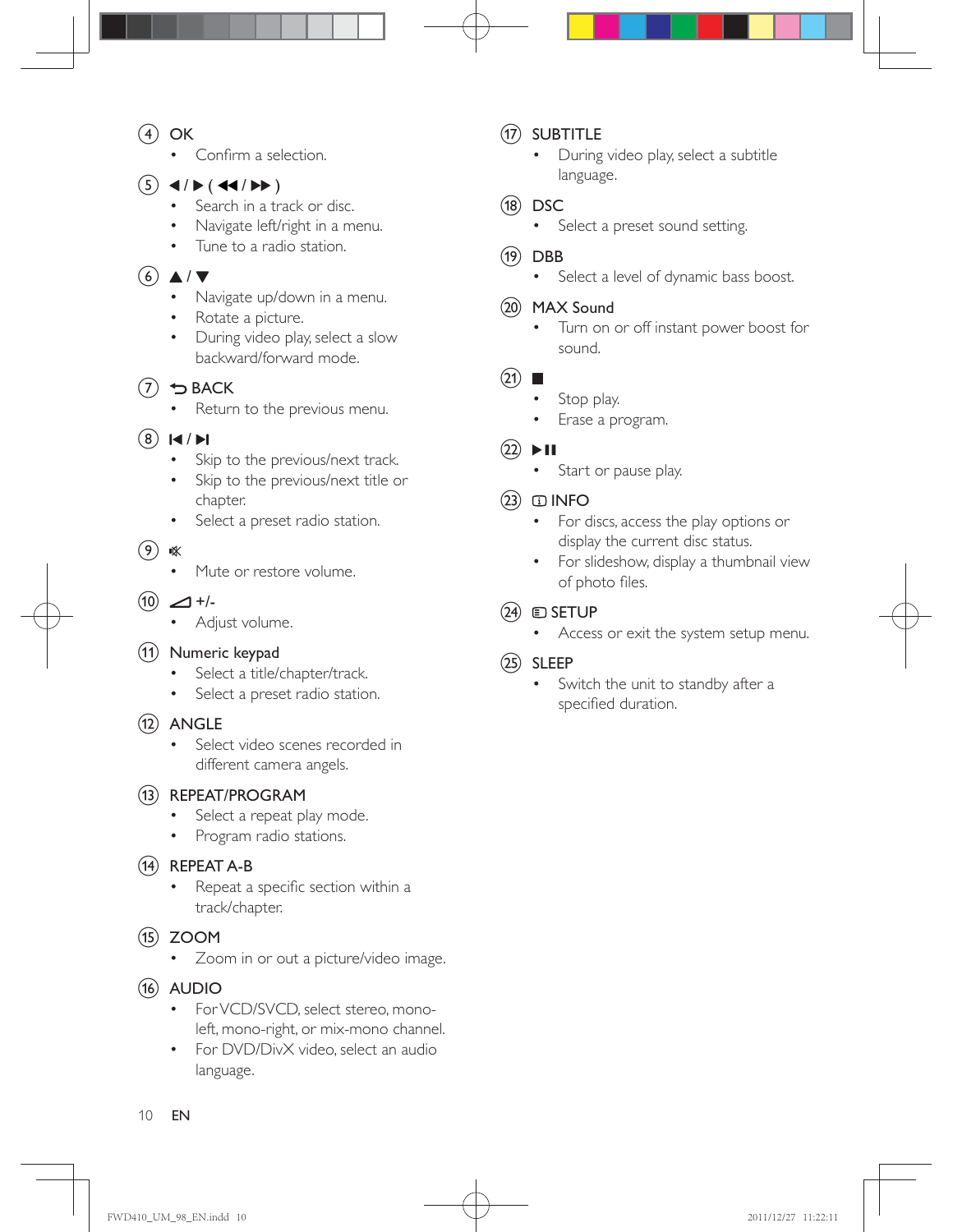## 3 Connect

## Place the unit



- **1** Place the unit near the TV.
- 2 Place the left and right speakers at equal distance from the TV and at an angle of approximately 45 degrees from the listening position.

#### Note

- To avoid magnetic interference or unwanted noise, never place both the main set and speakers too close to any radiation devices.
- Place this unit on top of a table.
- Never place this unit in an enclosed cabinet.
- Place this unit near the AC outlet where the AC power plug can be easily reached.

## Connect speakers

#### Note

- For better sound effect, use the supplied speakers only.
- Connect only speakers with impedance that is the same or higher than the supplied speakers. Refer to the specifications section of this manual.



- $1$  On the back of the main set. find the left and right speaker sockets.
- 2 Check that the colors and polarities of the speaker cables match those of the speaker sockets.
- **3** Insert the speaker wires into the corresponding speaker sockets.

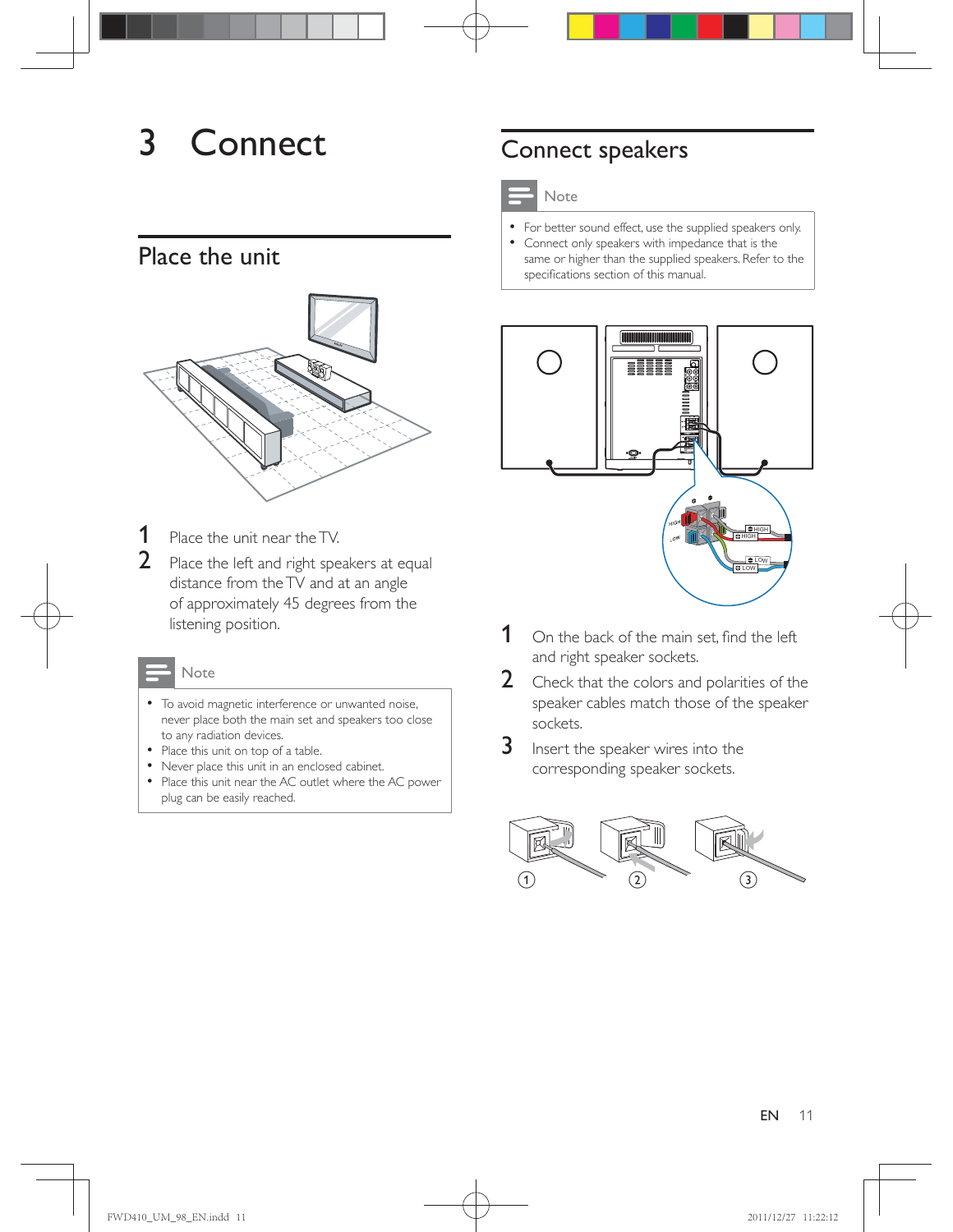## Connect video cables

Select the best video connection that the TV can support.

- Option 1: Connect to the component video sockets (for a standard TV or Progressive Scan TV).
- **Option 2:** Connect to the video (CVBS) socket (for a standard TV).

#### Option 1: Connect to the component video sockets



- Connect component video cables (not supplied) to:
	- $\cdot$  the Y Pb Pr sockets on this unit.
	- the component video input sockets on the TV.

#### Option 2: Connect to the video (CVBS) socket



- Connect the composite video cable (supplied) to:
	- the VIDEO socket on this unit.
	- the video input socket on the TV.

## Optional connections

#### Connect USB flash drive



 Connect a USB storage device to the USB **DIRECT**  $\leftarrow$  socket on the front panel.

#### Note

- This unit only supports play of MP3, DivX (Ultra) or JPEG files that are stored on a USB storage device.
- Press USB to access the content and play the files.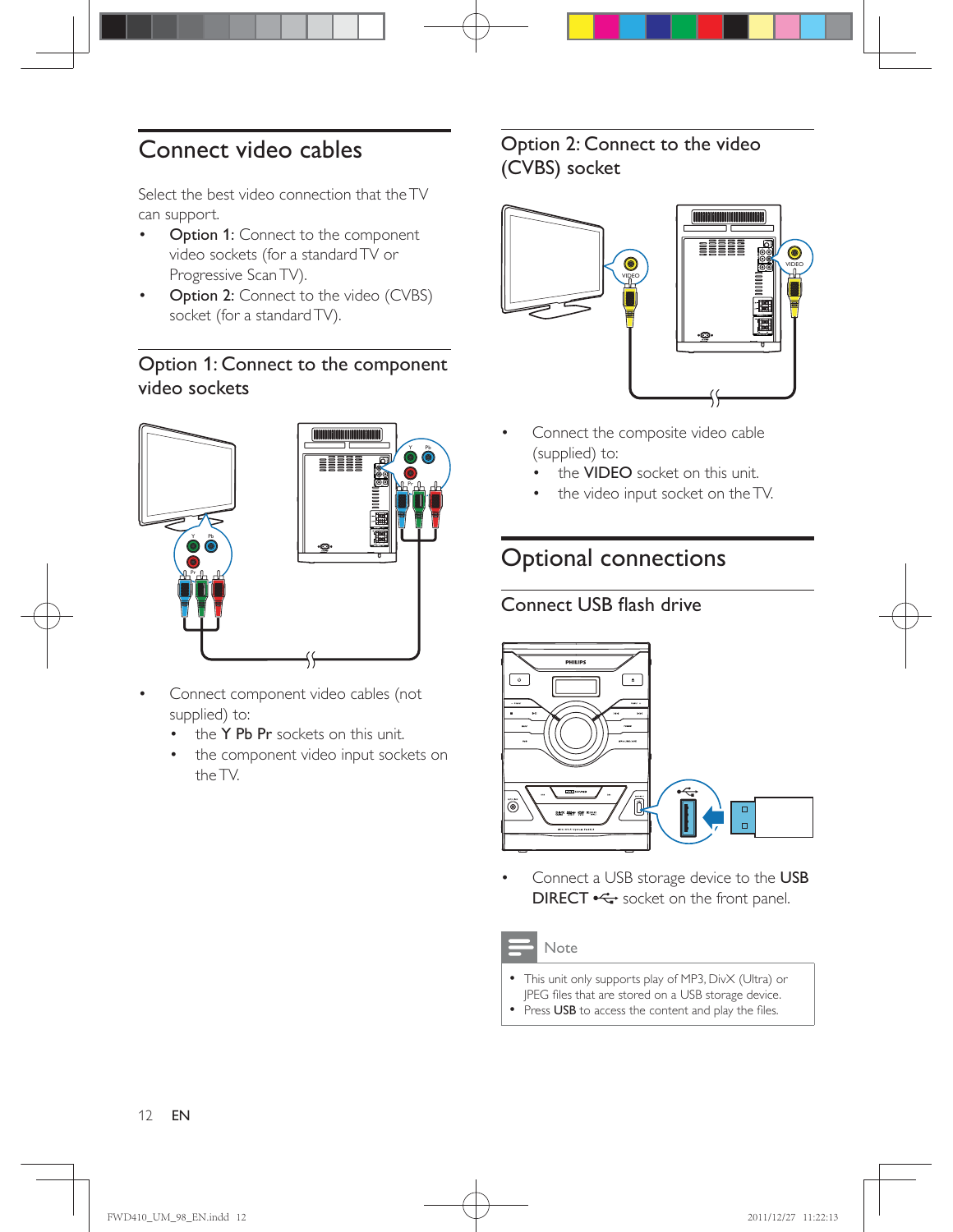#### Connect FM antenna



- For optimal reception, fully extend and adjust the position of the antenna.
- For better FM stereo reception, connect an outdoor FM antenna to the FM ANTENNA (75 $\Omega$ ) socket.
- The unit does not support MW radio reception.
- Connect the supplied FM wire antenna to the FM ANTENNA (75 $\Omega$ ) socket on the back of the unit.



#### Route audio from other devices

#### **Route audio from TV or other devices**

You can use this unit to play audio from a TV or other device such as a cable box.



- Connect audio cables (white/red) to:
	- the AUDIO IN (AUX L/R) sockets on the back panel.

 the audio output sockets on the external device.

## Tip

• Press MP3 LINK/AUX to select the audio output of your connection.

#### **Listen to an audio player**

You can listen to an audio player through this unit.



- Connect an MP3 Link cable to:
	- the **MP3 LINK** socket on the front panel.
	- the headphone socket on the audio player.

### Tip

• Press MP3 LINK/AUX to select the audio output of your connection.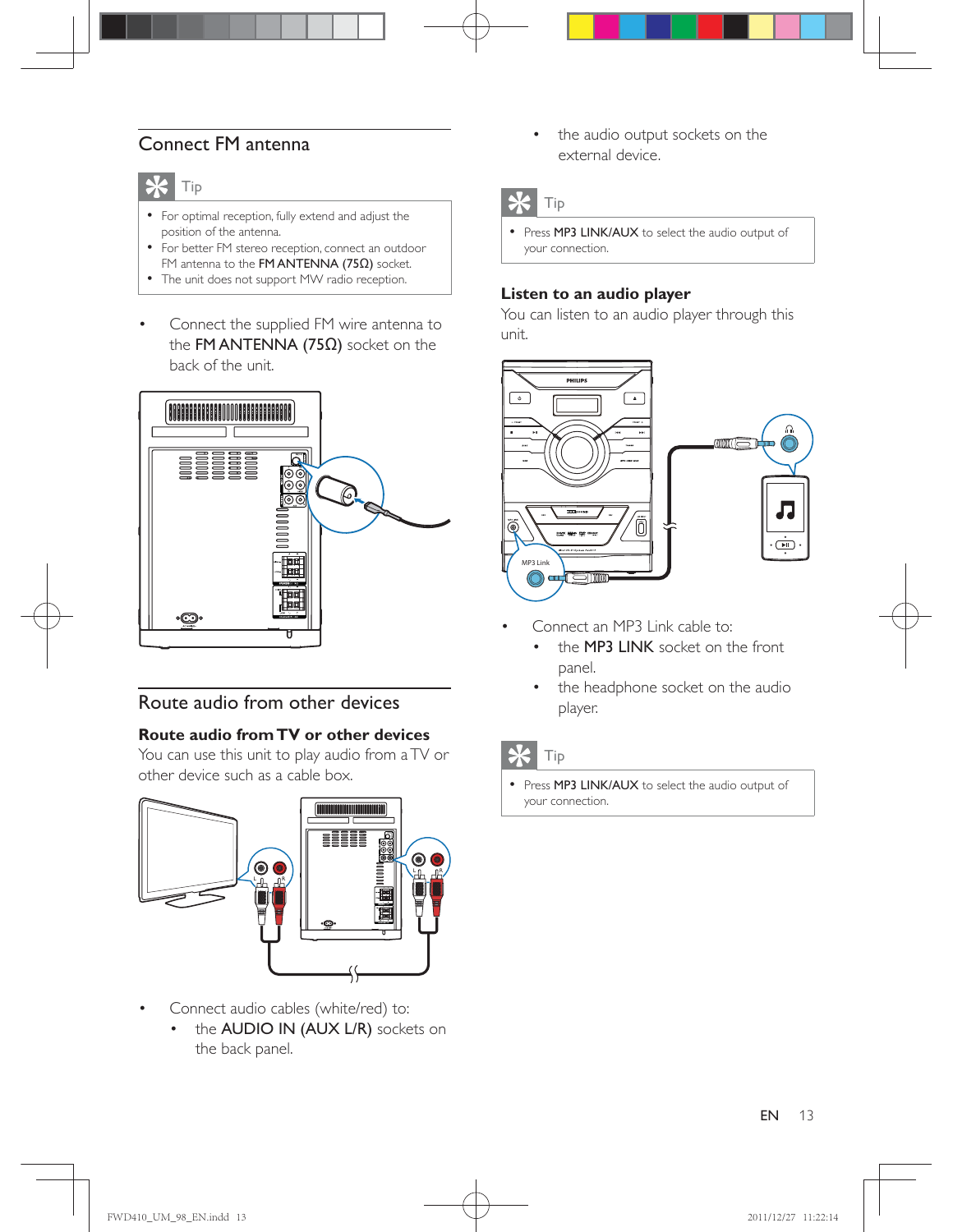### Connect power



#### Caution

- Risk of product damage! Make sure that the power supply voltage corresponds to the voltage printed on the back or the underside of the unit.
- Before connecting the AC power cord, make sure that you have completed all other connections.
- Connect the AC power cord to
	- the **AC MAINS~** socket on this unit.
	- the wall power socket.

## 4 Get started

#### Caution

 Use of controls or adjustments or performance of procedures other than herein may result in hazardous radiation exposure or other unsafe operation.

Always follow the instructions in this chapter in sequence.

If you contact Philips, you will be asked for the model and serial number of this apparatus. The model number and serial number are on the back of the apparatus. Write the numbers here: Model No. \_\_\_\_\_\_\_\_\_\_\_\_\_\_\_\_\_\_\_\_\_\_\_\_\_\_

Serial No.

### Prepare the remote control

- **1** Press and push the battery compartment to slide it open (see "1" in the illustration).
- 2 Insert two AAA batteries with correct polarity (+/-) as indicated.
- **3** Push and slide back the battery compartment (see "3" in the illustration).



#### **Note**

- The batteries shall not be exposed to excessive heat such as sunshine, fire or the like.
- If you are not going to use the remote control for a long time, remove the batteries.
- Do not mix batteries (old and new or carbon and alkaline, etc.).
- Batteries contain chemical substances, so they should be disposed of properly.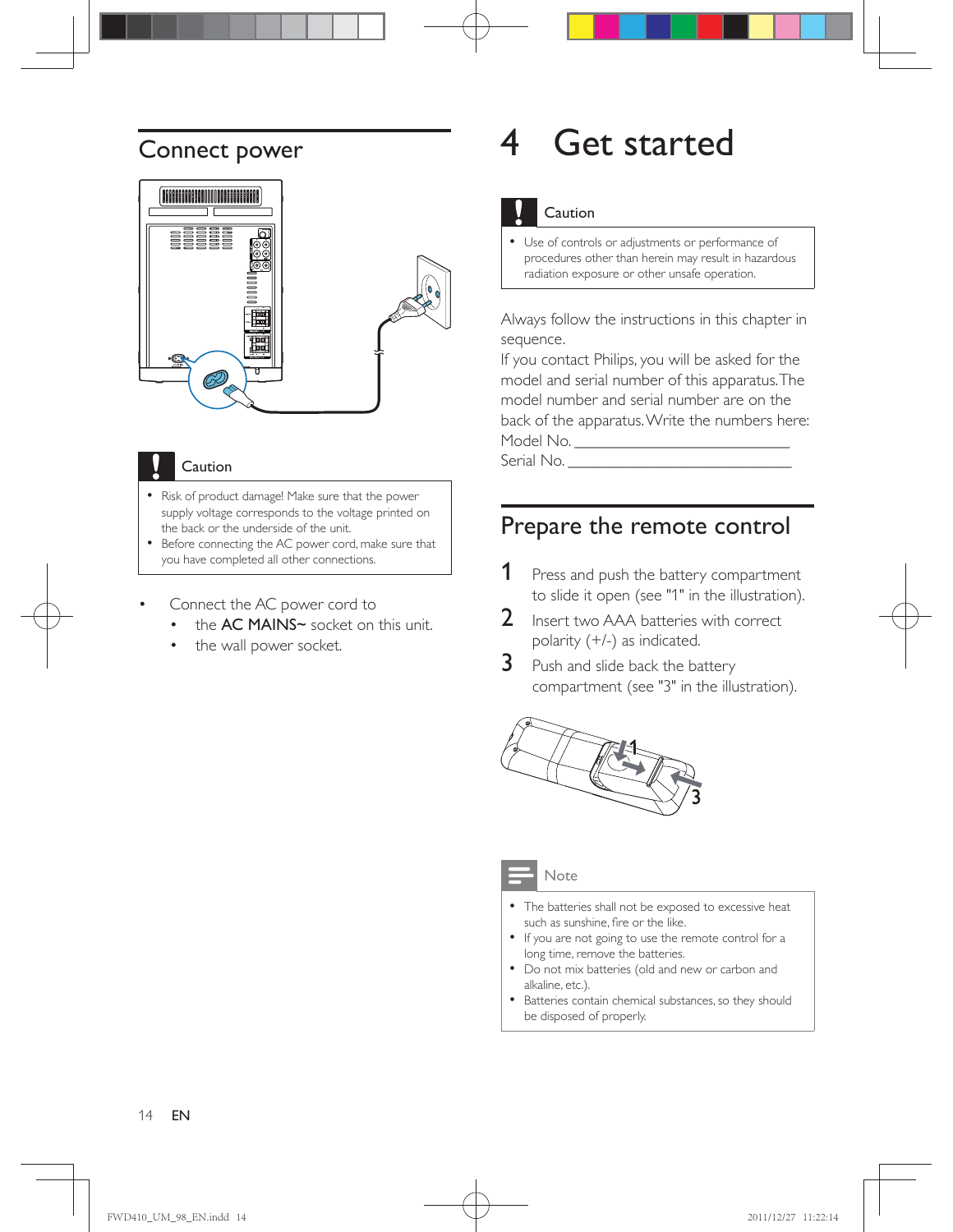## Turn on

- Press  $\mathcal{O}$ .
	- » The unit switches to the last selected source.

#### Switch to standby mode

- Press  $\Phi$  again to switch the unit to standby mode.
	- → The backlight on the display panel turns off.
	- $\rightarrow$  The power indicator beside the display panel turns on (red).

## Find the correct viewing channel

- **1** Press  $\phi$  to turn on the unit.
- 2 Press DISC to switch to disc mode.<br>3 Turn on the TV and switch to the co
- Turn on the TV and switch to the correct video-in channel in one of the following ways:
	- Go to the lowest channel on your TV, then press the Channel Down button until you see the blue screen.
	- Press the source button repeatedly on the remote control of your TV.

## Tip

• The video-in channel is between the lowest and highest channels and may be called FRONT, A/V IN, VIDEO etc. See the TV user manual on how to select the correct input on the TV.

## Select the correct TV system

Change this setting if the video does not appear correctly. By default, this setting matches the most common setting for TVs in your country.

- 1 Press  $\square$  SETUP.<br>2 Select O (IVideo
- Select  $\Box$  ([Video Setup]).
- 3 Select [TV System] and then press  $\blacktriangleright$  $($   $\blacktriangleright$   $\blacktriangleright$   $)$ .
- 4 Select a setting and then press OK.
	- [PAL] For TV with PAL color system.
	- [NTSC] For TV with NTSC color system.
	- [Multi] For TV that is compatible with both PAL and NTSC.
- $5$  To exit the menu, press  $\text{E}$  SETUP.

## Change system menu language

- 1 Press **© SETUP.**<br>2 Select **#** (**Gene**
- $\frac{2}{3}$  Select  $\frac{4}{3}$  ([General Setup]).<br> $\frac{3}{3}$  Select LOSD Language] and
- Select **[OSD Language]** and then press  $\blacktriangleright$  $($   $\blacktriangleright$   $\blacktriangleright$   $).$
- 4 Select a setting and then press OK.
- $5$  To exit the menu, press  $\textcircled{\texttt{SETUP}}$ .

## Turn on progressive scan

#### Note

- To use the progressive scan feature, you need to connect a progressive scan TV with the component video sockets (see 'Option 1: Connect to the component video sockets' on page 10).
- **1** Turn on the TV to the correct viewing channel for this unit.
- Press **ED SETUP**.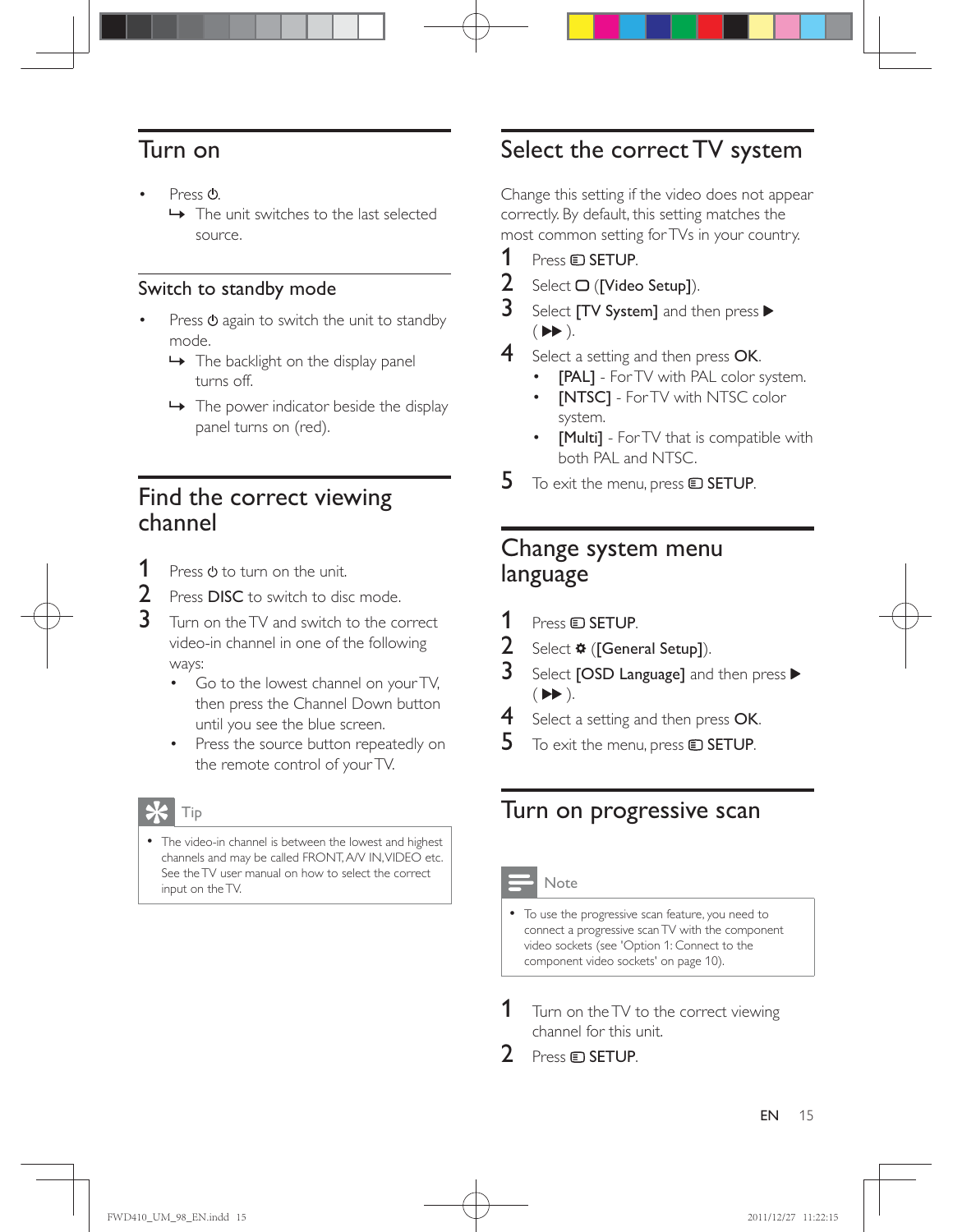### $3$  Select  $\Box$  ([Video Setup]).

Select [Progressive]  $\ge$  [On], and then press OK.

 $\rightarrow$  The progressive setup is complete.

#### Note

- If a blank/distorted screen is displayed, wait for 15 seconds for the auto recovery.
- If no picture is displayed, turn off the progressive scan mode as follows:
- 1) Press  $\triangle$  to open the disc compartment.
- $\bullet$  2) Press
- 3) Press **AUDIO**.

**5** Press  $\bullet$  **SETUP** to exit the menu.

» You can now turn on the progressive scan mode on the TV (see the TV user manual).



 During play, when the progressive scan mode is on for both this unit and the TV, distorted picture may display. In this case, turn off the progressive scan feature on both this unit and the TV.

## 5 Play



#### Caution

• Risk of damage to the unit! During play, never move the unit.

## Play a disc

#### Caution

- Never look at the laser beam inside the unit.
- Risk of product damage! Never play discs with accessories such as disc stabilizer rings or disc treatment sheets.
- Never put any objects other than discs into the disc compartment.
- **1** Press **DISC** to select the disc source.
- 2 Press $\triangle$ .
	- $\rightarrow$  The disc tray opens.
- **3** Place a disc onto the tray and press  $\triangle$  again to close the disc tray.
	- » Make sure that that the label side faces up.
- 4 If play does not start automatically, select a  $title/chapter/track,$  then press  $\blacktriangleright$  II to start play.
	- To stop play, press  $\blacksquare$ .
	- To pause or resume play, press  $\blacktriangleright$  II.
	- To skip to the previous/next title/ chapter/track, press  $\blacksquare$  /  $\blacksquare$

#### Tip

 To play a locked DVD, enter the 4-digit parental control password.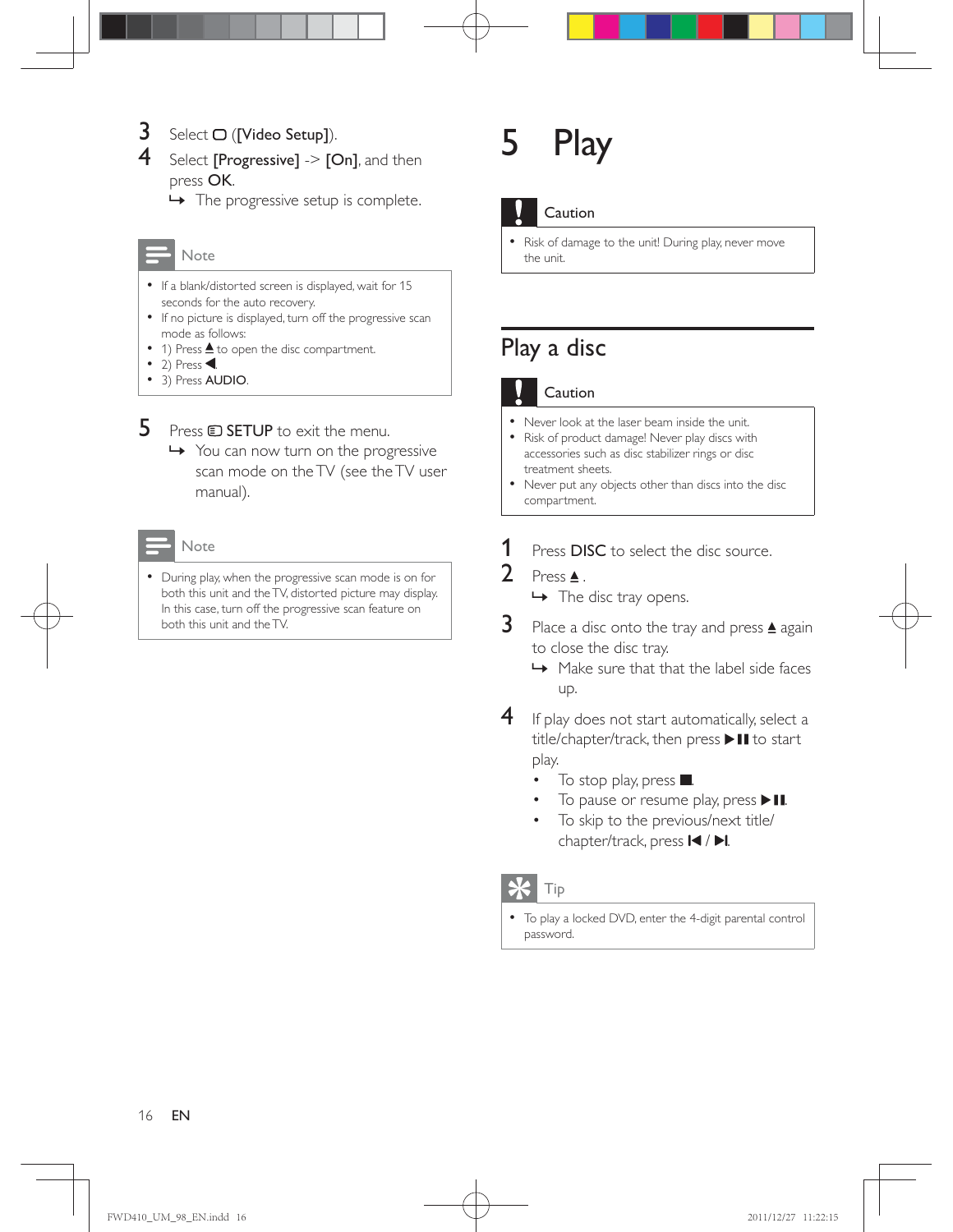#### Select an audio language

You can select an audio language for a DVD or DivX (Ultra) video.

- During disc play, press AUDIO.
	- » The language options appear. If the selected audio channels is unavailable, the default disc audio channel is used.

#### Note

• For some DVDs, the language can only be changed from the disc menu. Press  $\bigcirc$  BACK to access the menu.

#### Select a subtitle language

You can select a subtitle language for a DVD or DivX (Ultra) video.

During play, press SUBTITLE repeatedly.



• For some DVDs, the language can only be changed from the disc menu. Press **D BACK** to access the menu.

### Play from USB or recored discs

You can play DivX (Ultra)/MP3/JPEG picture files copied onto a CD-R/RW, recordable DVD or USB storage device.

- 1 Select a source.
	- For a USB storage device, press USB.
	- For a disc, press DISC.
- 2 Insert the USB storage device (see 'Connect USB flash drive' on page 10) or load the disc.
- **3** Press  $\triangle$  /  $\blacktriangledown$  to select a folder, then press  $OK$  to confirm
- $\overline{4}$  Press  $\Delta$  /  $\nabla$  to select a file, then press OK to start play.
	- To stop play, press  $\blacksquare$ .
	- To pause/resume play, press  $\blacktriangleright$  II.
	- To return to the upper-level directory, press **D** BACK.
	- To skip to the previous/next file, press  $A/DL$
	- To change the subtitle language during play of a DivX (Ultra) video, press SUBTITLE.

#### Note

- You can only play DivX (Ultra) videos rented or purchased through the DivX registration code of this unit.
- Subtitle files with the following filename extensions (.srt, .smi, .sub, .ssa, .ass) are supported but do not appear on the file navigation menu.
- The subtitle filename has to be the same as the file name of the video.

## Play a slideshow with background music

This apparatus can play MP3 files and JPEG photos simultaneously.

#### **Note**

The MP3 and JPEG files must be stored on the same disc or USB storage device.

## **1** Play an MP3 file.<br>**2** Select a photo fr

- Select a photo from your photo folder, then press OK to start the slideshow.
	- » Slideshow begins and continues until the end of the photo folder.
	- » Audio continues until the end of the last file.
	- $\bullet$  To return to the menu, press  $\bullet$ BACK.
	- $\bullet$  To stop the slideshow, press  $\blacksquare$ .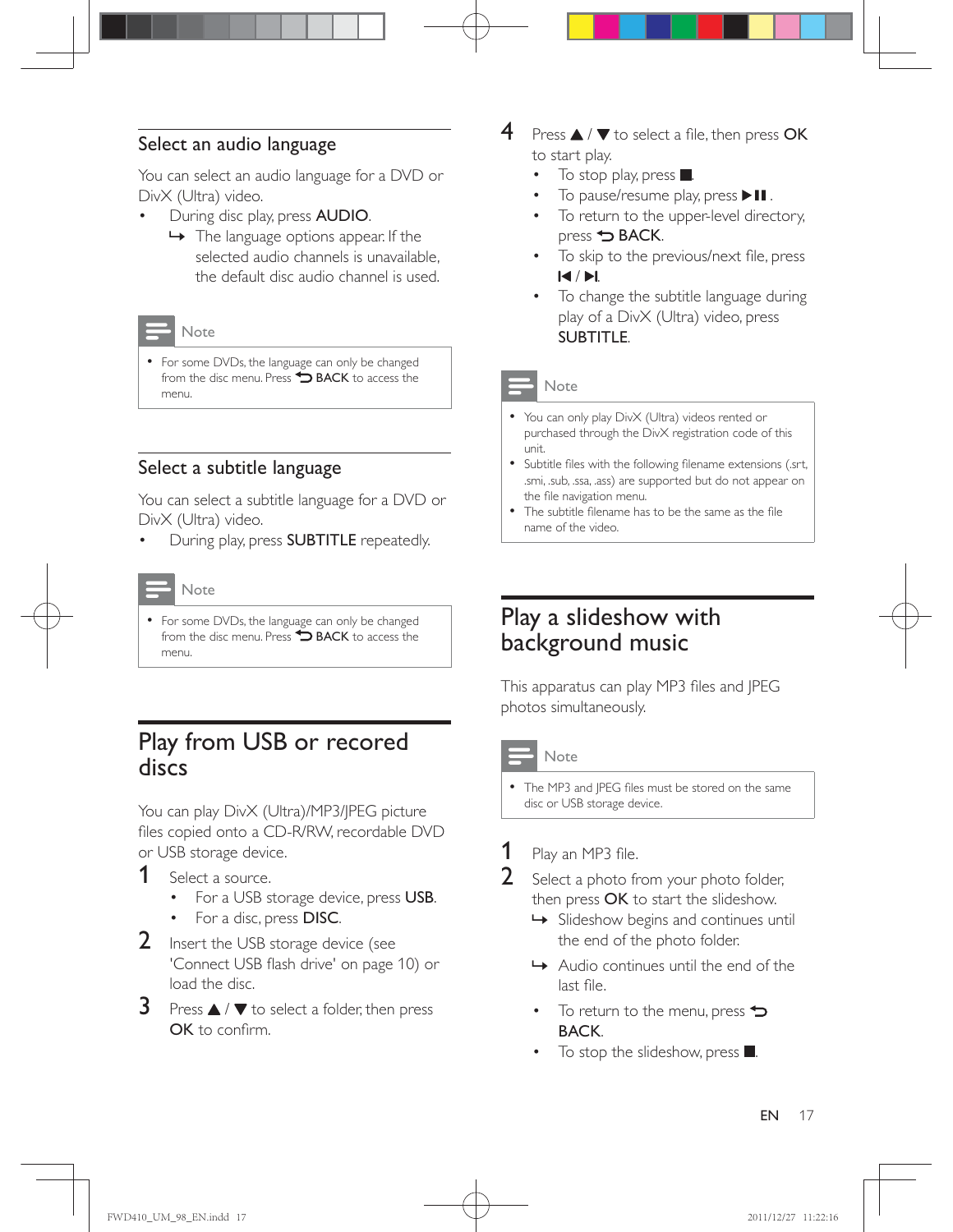## Play control

#### Select repeat play options

- During play, press REPEAT/PROGRAM repeatedly to select a repeat play option.
	- To resume normal play, press REPEAT/PROGRAM repeatedly until [Repeat Off] is displayed.

#### Search forward/backward

- During video/audio play, press  $\blacktriangleleft$  /  $\blacktriangleright$  ( $\blacktriangleleft\blacktriangleleft$  / ) repeatedly to select a search speed.
	- To resume play at normal speed, press  $\blacktriangleright$  11 .

#### Set repeat play for a specific section

- 1 During play, press REPEAT A-B at where you want to set the starting point.
- **2** Press **REPEAT A-B** again to set the ending point.
	- » Repeat play starts.
- $3$  To cancel repeat play, press REPEAT A-B again.

**Note** 

• The marked section for repeat play is only possible within a track/title.

#### Resume video play from last stopped point



- This feature is only available for DVD/VCD play.
- In stop mode and when the disc has not been removed, press  $\blacktriangleright$  II.

#### To cancel resume mode and stop play completely:

In stop mode, press  $\blacksquare$ .

## Play options

#### Display play information

During play, press **ID INFO** to display play information on the TV.

#### Zoom in/out image

- During video play, press ZOOM to zoom in/out the image at different scales.
	- When the image is zoomed in, you can press use the navigation buttons to pan across the image.

#### Slow forward/backward play

- During video play, press  $\triangle$  /  $\blacktriangledown$  to select a slow backward/forward speed.
	- To resume play at normal speed, press  $> 11$ .

#### Change the audio channel

#### Note

- This feature is only available for VCD/SVCD.
- During play, press AUDIO repeatedly to select an audio channel available on the disc:
	- Stereo
	- Mono Left
	- Mono Right
	- Mix Mono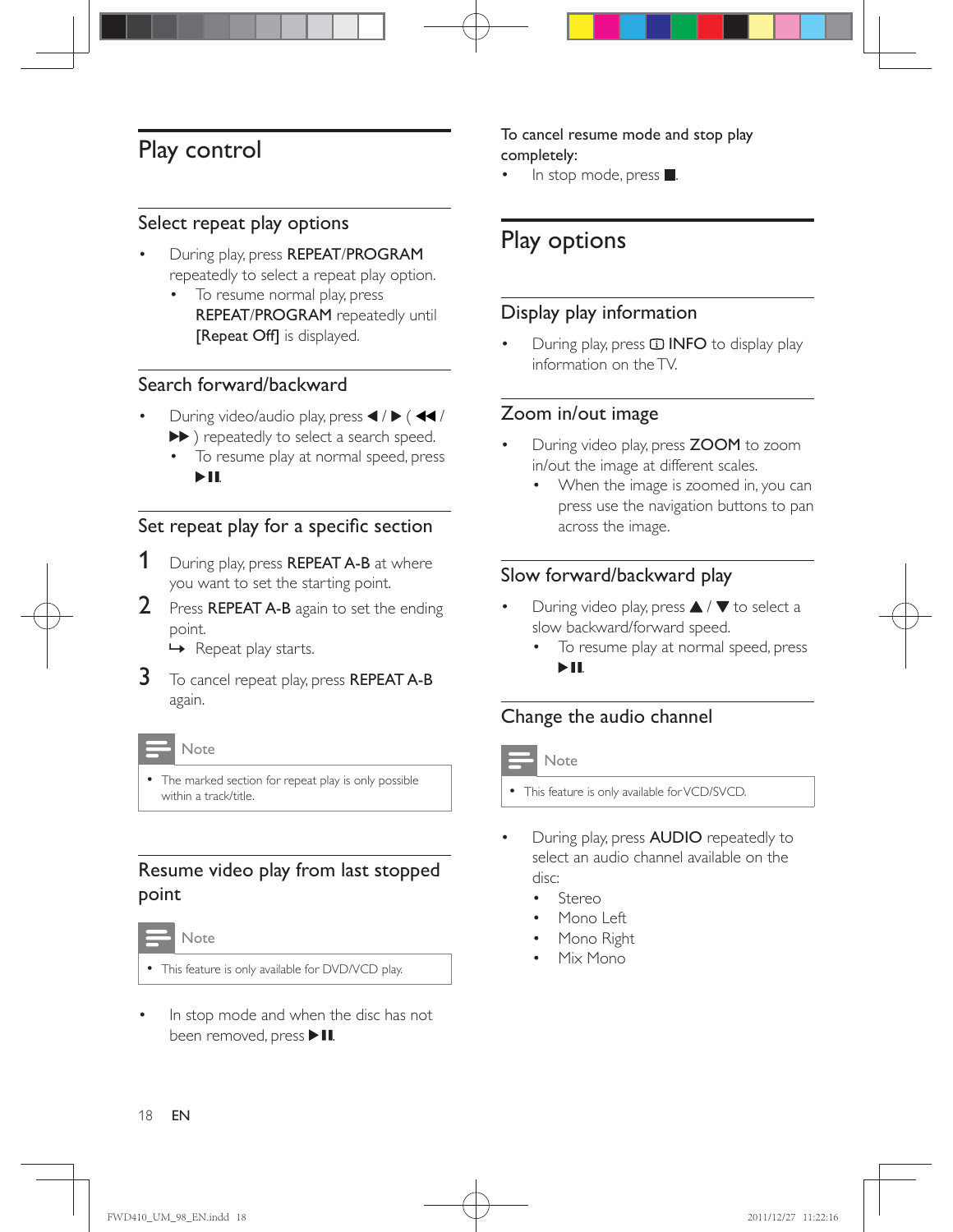#### Select a camera angle



- Some DVD discs contain alternate scenes, such as scenes recorded from different camera angles. For such discs, you can select from the available alternate scenes.
- During DVD play, press ANGLE repeatedly to select a camera angle.

### Picture view options

#### Select a slide show play mode

- During photo play, press **ID INFO** to display a thumbnail view of available photo  $fileS$
- To return to normal play, press OK.
- To exit thumbnail view, press  $\rightarrow$  BACK.

#### Rotate picture

During play, press  $\blacktriangle$  /  $\nabla$  to rotate the picture clockwise/anti-clockwise.

## 6 Listen to radio

The unit can automatically search and store radio stations. You can also search and store radio stations manually.

## Store radio stations automatically

If no radio stations are stored, the unit can store radio stations automatically.

- **1** Turn on the unit.
- 2 Press RADIO.
	- » [AUTO INSTALL PRESS PLAY] (press  $\blacktriangleright$  II to start automatic installation) is displayed.
- $3$  Press  $>11$ .
	- $\rightarrow$  The unit automatically stores radio stations with sufficient signal strength.
	- » After all available radio stations are stored, the first stored radio station is broadcast automatically.
- To stop automatic installation, press  $\blacksquare$ .

### Tune to a radio station

- 1 Press RADIO.
- 2 Press  $\blacktriangleleft$  /  $\blacktriangleright$  ( $\blacktriangleleft\blacktriangleleft$  / $\blacktriangleright\blacktriangleright$  ).
	- $\rightarrow$  The radio tunes to a station with strong reception automatically.
- **3** Repeat step 2 to tune to more stations.
	- To tune to a weak station, press  $\blacktriangle / \blacktriangledown$ repeatedly until you find optimal reception.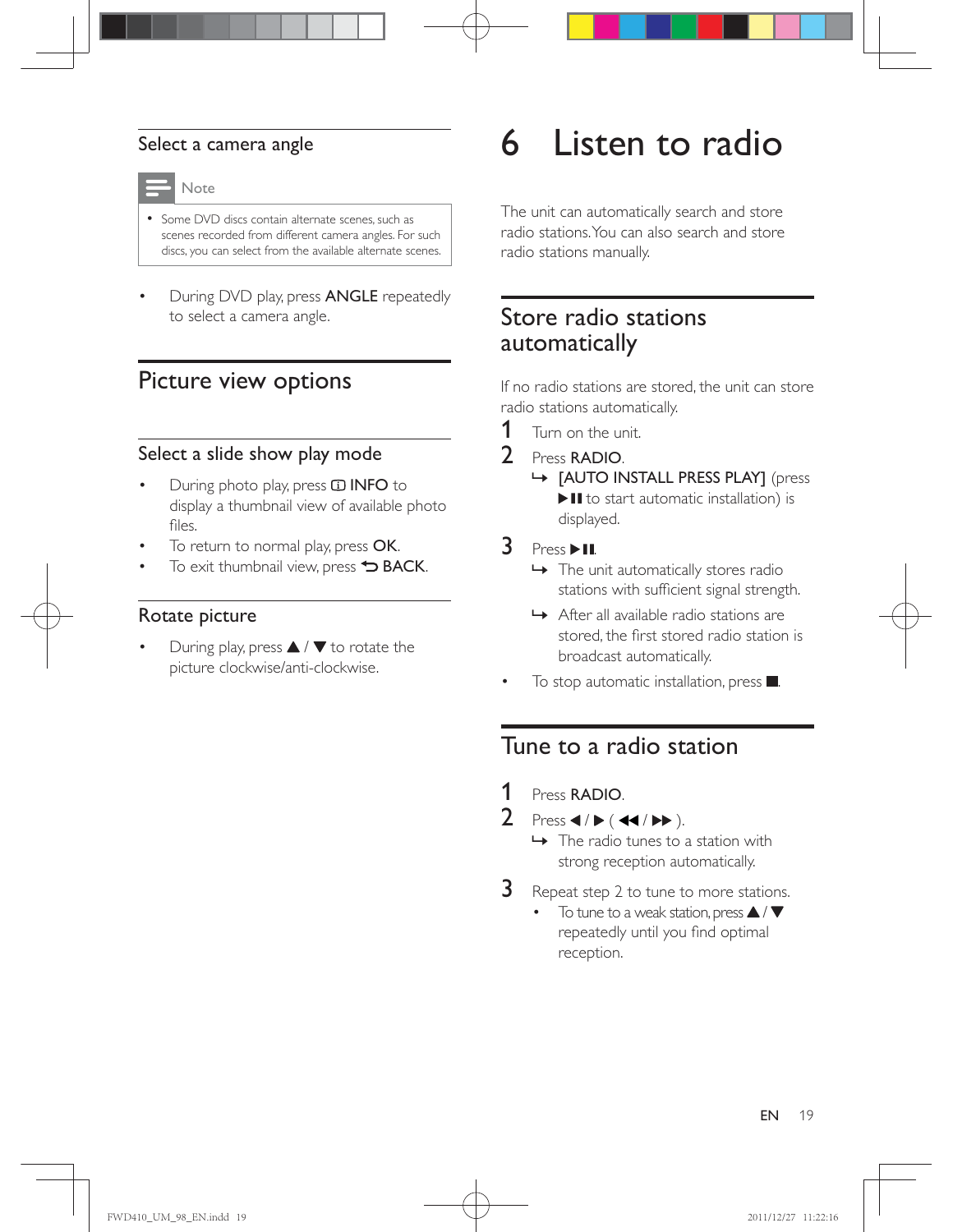- [STEREO] is the default setting for tuner mode.
- In tuner mode, you can press RADIO repeatedly to switch between [STEREO] and [MONO]. The unit memorizes your setting even if you turn off the unit or turn to other sources.

## Program radio stations



 You can program a maximum of 40 preset radio stations.

#### Program radio stations automatically

- Press and hold REPEAT/PROGRAM for more than 2 seconds to activate automatic programming.
	- » All available stations are programmed in the order of waveband reception strength.
	- $\rightarrow$  The first programed radio station is broadcast automatically.

#### Program radio stations manually

- **1** Tune to a radio station (see 'Tune to a radio station' on page 18).
- 2 Press REPEAT/PROGRAM to activate programming.
- **3** Press  $\left| \cdot \right|$   $\left| \cdot \right|$  to allocate a number from 1 to 40 to this radio station, then press REPEAT/PROGRAM to confirm.
	- $\rightarrow$  The preset number and the frequency of the preset station are displayed.
- **4** Repeat the previous steps to program other stations.

## Tip

 You can also use the numeric keypad directly to allocate a preset number. To allocate a 2-digit number, press the number corresponding to the first digit, and then press the number corresponding to the second digit within 2 seconds.



#### Note

 To overwrite a programmed station, store another station in its place.

### Tune to a preset radio station

Press  $\blacksquare$  /  $\blacksquare$  to select a preset number that you want.



#### Tip

 You can also use the numeric keypad directly to select a preset number. To select a 2-digit number, press the number corresponding to the first digit, and then press the number corresponding to the second digit within 2 seconds.

## Change tuning grid

In some countries, you can switch the FM tuning grid between 50 kHz and 100 kHz. Changing the tuning grid erases all preset radio stations.

- 1 Press RADIO.
- 2 Press  $\blacksquare$
- **3** Press and hold  $\blacktriangleright$  **II** to toggle between 100  $k$ Hz and 50  $k$ Hz frequency.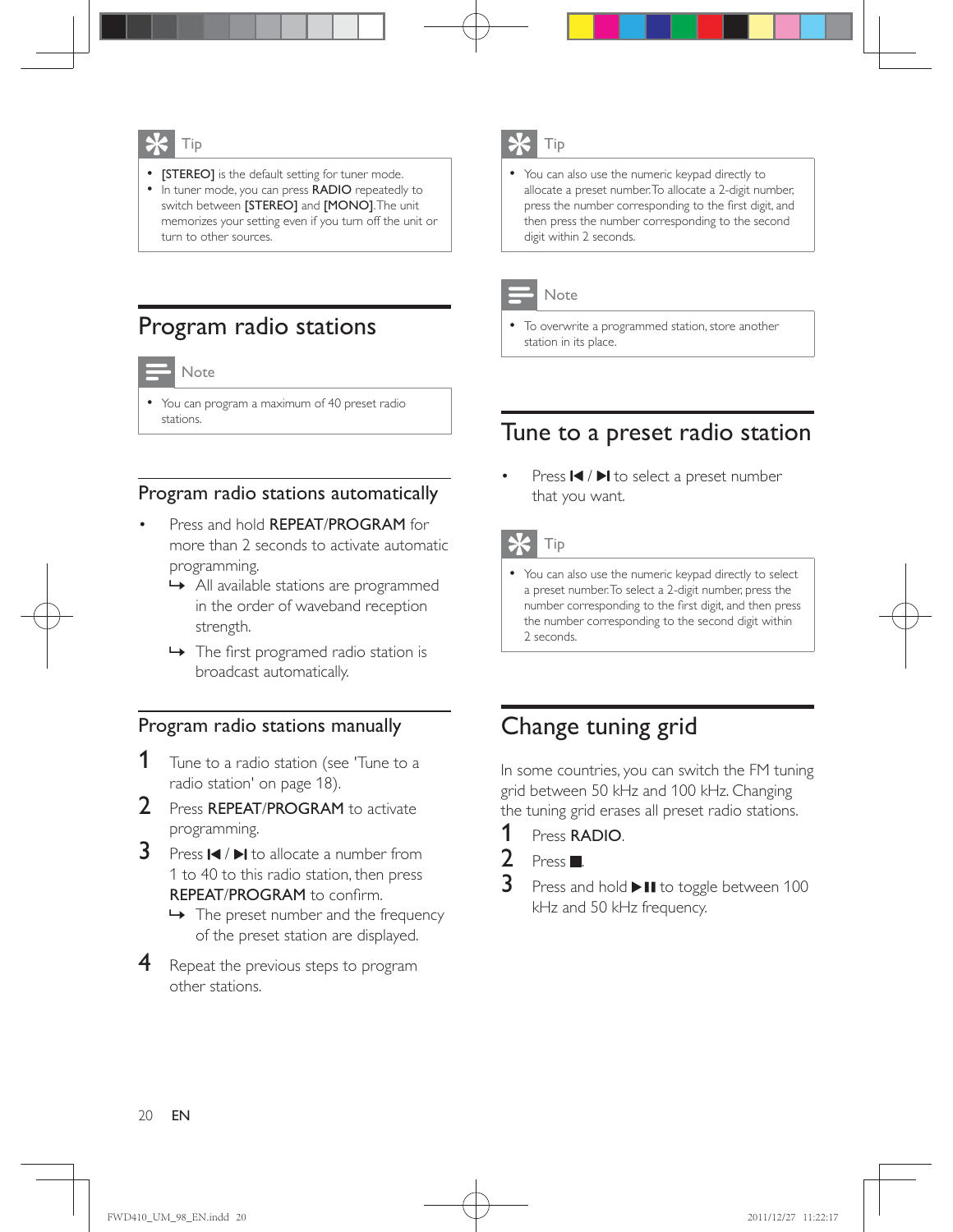## 7 Adjust sound

## Adjust volume level

During play, press  $\triangle$  +/- to increase/ decrease the volume level.

## Select a sound effect

| $\sim$ |
|--------|

 You cannot use different sound effects at the same time.

#### Boost sound power

This feature allows you to give an instant boost to the sound power.

Press **MAX Sound** to turn on or off instant power boost.

#### Select a preset sound effect

The DSC (Digital Sound Control) feature allows you to enjoy special sound effects.

- During play, press DSC repeatedly to select:
	- [POP] (pop)
	- **[TECHNO]** (techno)
	- [OPTIMAL] (optimal)
	- $\cdot$  [JAZZ] (jazz)

#### Enhance bass

The best DBB (Dynamic Bass Enhancement) setting is generated automatically for each DSC selection. You can manually select the DBB setting that best suits your listening environment.

- During play, press DBB repeatedly to select:
	- $\cdot$  DBB 1
	- DBB<sub>2</sub>
	- DBB 3
	- DBB off

## Mute sound

During play, press  $\mathcal K$  to mute/resume sound.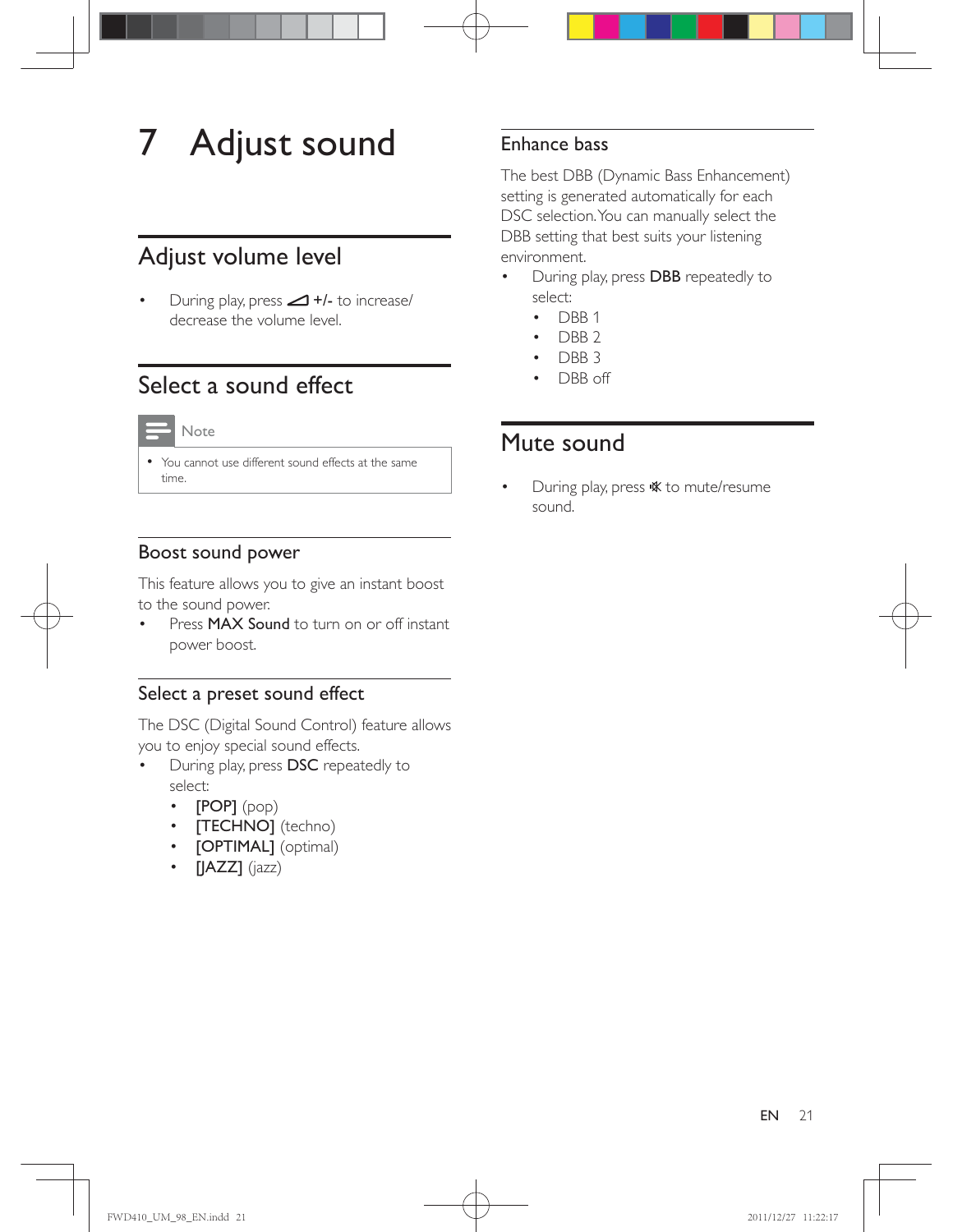## 8 Adjust settings

#### 1 Press **D** SETUP.

» The following menu is displayed.

|     | Symbol Description |
|-----|--------------------|
| ☆   | [General Setup]    |
| иđ  | [Audio Setup]      |
|     | [Video Setup]      |
| ΓV. | [Preference Setup] |

- 2 Select a setup page.
- **3** Select an option and then press  $\blacktriangleright$  ( $\blacktriangleright$ ).
- Select a setting and then press OK.
	- To return to the previous menu, press  $\blacktriangleleft$  ( $\blacktriangleleft$ ) or  $\blacktriangleright$  BACK.
	- $\bullet$  To exit the menu, press  $\bullet$  **SETUP** again.

## General setup

On the [General Setup] page, you can set the following options:

#### [OSD Language]

Select the preferred language for on-screen display.

#### [Screen Saver]

The screen saver protects the TV screen damage due to prolonged exposure to a static image.

- $[On]$  Enable the screen saver.
- $\text{[Off]}$  Disable the screen saver.

#### [Auto Standby]

Turn off or on automatic standby switching mode. It is an energy saving feature.

- $[On]$  Switch to standby after 15 minutes of inactivity (for example, in pause or stop mode).
- [Off] Disable auto standby mode.

#### [DivX(R) VOD Code]

Display the DivX<sup>®</sup> registration code.



 Enter this DivX registration code when you rent or purchase video from www.divx.com/vod. The DivX videos rented or purchased through the DivX® VOD (Video On Demand) service can be played only on the device to which it is registered.

## Audio setup

On the [Audio Setup] page, you can set the following options:

#### [Night Mode]

Make loud sound level softer and soft sound level louder so that you can watch the DVD movies at a low volume, without disturbing others.

- $[On]$  enjoy quiet viewing at night (DVDs only).
- $[Off]$  enjoy surround sound with its full dynamic range.

## Video setup

On the [Video Setup] page, you can set the following options:

#### [TV System]

Change this setting if the video does not appear correctly. By default, this setting matches the most common setting for TVs in your country.

- [PAL] For TV with PAL color system.
- [NTSC] For TV with NTSC color system.
- [Multi] For TV that is compatible with both PAL and NTSC.

#### [TV Display]

The TV format determines the aspect ratio of display according to the type of TV you have connected.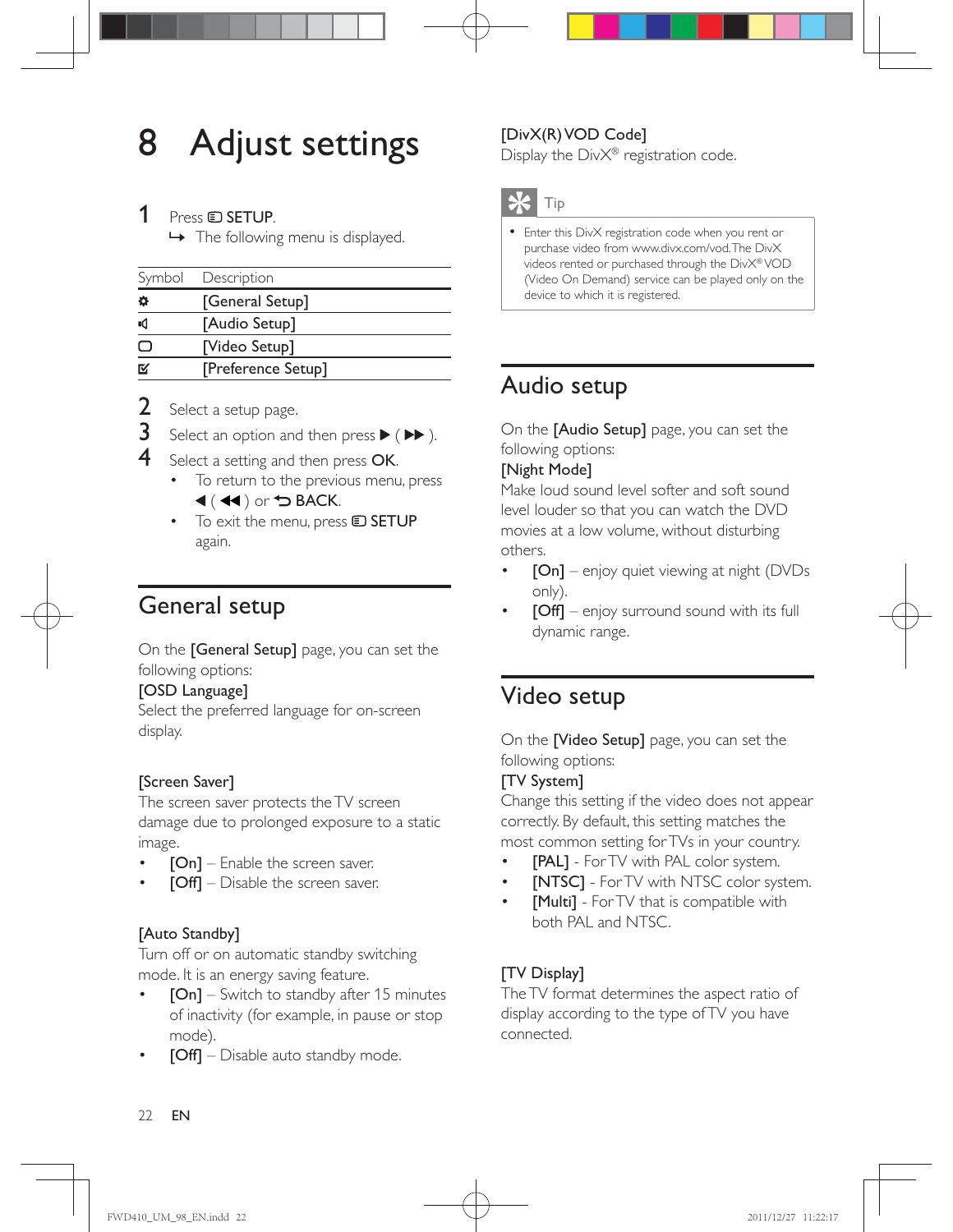



4:3 Pan Scan (PS) 4:3 Letter Box (LB) 16:9 (Wide Screen)

- $[4:3$  Pan Scan] For 4:3 screen TV: fullheight display with the trimmed sides.
- [4:3 Letter Box] For 4:3 screen TV: wide-screen display with black bars on the top and bottom of the screen.
- [16:9 Wide Screen] For wide-screen TV: display ratio 16:9.

#### [Picture Settings]

Select a predefined set of picture color settings.

- [Standard] Original color setting.
- [Bright] Vibrant color setting.
- [Soft] Warm color setting.
- [Personal] Customizes the color setting. Set the level of brightness, contrast, sharpness/tint and color saturation, then press OK.

#### [Progressive]

If a progressive scan TV is connected to this product, turn on the progressive scan mode.

- [On] Turn on progressive scan.
- [Off] Turn off progressive scan mode.

### Preference setup

On the [Preference Setup] page, you can set the following options:

#### [Audio]

Select the preferred audio language for disc play.

#### [Subtitle]

Select the preferred subtitle language for disc play.

#### [Disc Menu]

Select the preferred disc menu language.



- If the language you have set is not available on the disc, the disc uses its own default language.
- For some discs, the subtitle/audio language can only be changed from the disc menu.

#### [Parental]

Restricts access to discs that are unsuitable for children. These types of discs must be recorded with ratings.

#### 1) Press OK.

- 2) Select a rating level, then press OK.
- 3) Press the numeric keys to enter the

password.



- Rated discs above the level you set in [Parental] require a password to be played.
- The ratings are country-dependent. To allow all discs to play, select '8'.
- Some discs have ratings printed on them but are not recorded with ratings. This function has no effect on such discs.

#### [PBC]

Turns on or off the content menu of VCDs/ SVCDs with PBC (playback control) feature.

- [On] display index menu when you load a disc for play.
- [Off] skip the menu and start play from the first title.

#### [Password]

Set or change the password for locked discs and play restricted DVDs.

1) Press the numeric keys to enter '0000' or your last set password at [Old Password] field.

2) Enter the new password at **[New** Password] field.

3) Enter the new password again at [Confirm Password] field.

4) Press OK to exit the menu.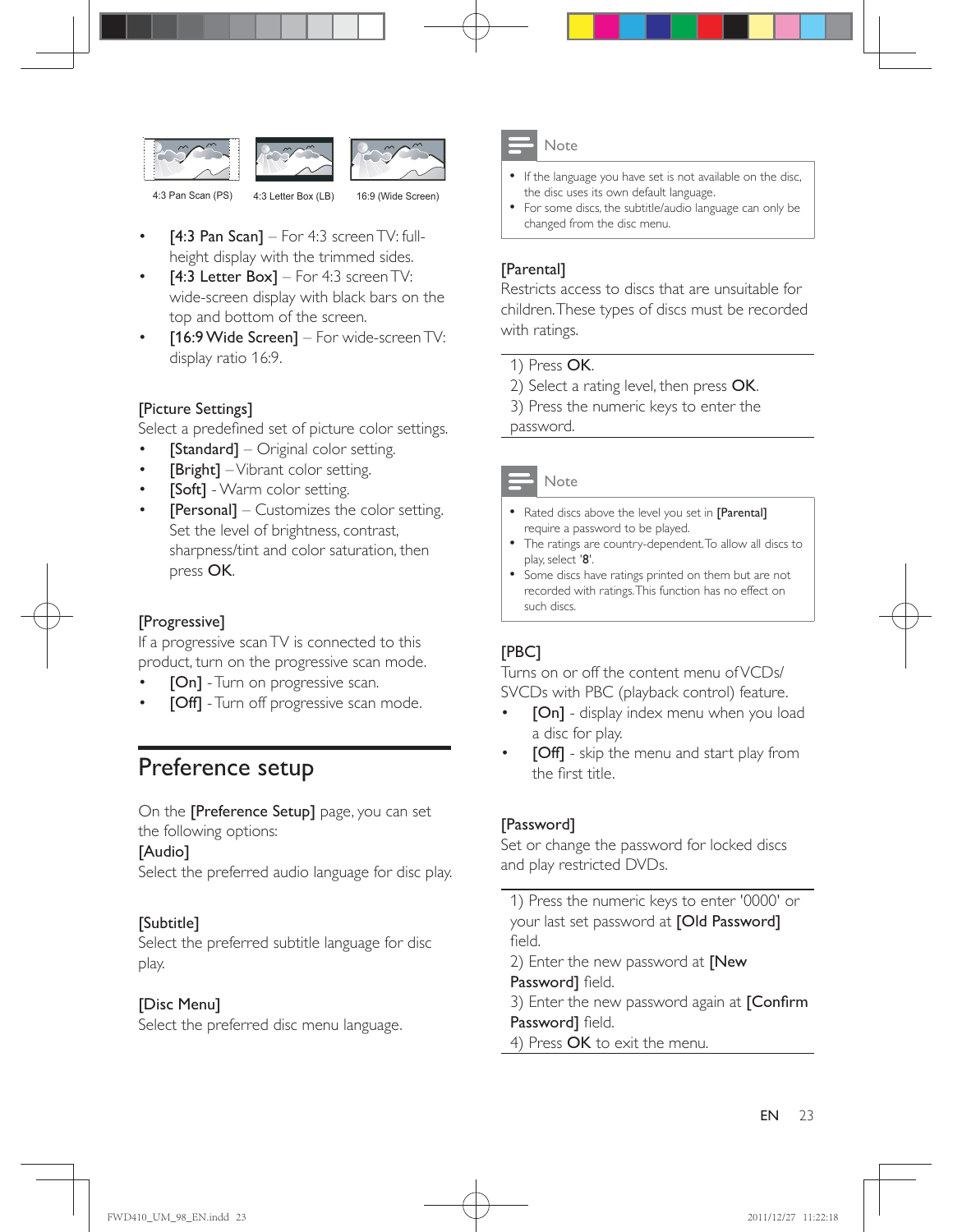

• If you forget the password, enter '0000' before you set a new password.

#### [DivX Subtitle]

Select a character set that supports the DivX subtitle.



• Ensure that the subtitle file has the exact same file name as the movie file. If for example the file name of the movie is 'Movie.avi', then you will need to name the text file 'Movie.sub' or 'Movie.srt'.

#### [Version Info]

Display the software version of this apparatus.

#### [Default]

Reset all the settings to factory default, except for the password and parental settings.

## 9 Other features

### Set the sleep timer

This unit can switch to standby mode automatically after a set period.

When the unit is turned on, press SLEEP repeatedly to select a preset period (in minutes).

#### To deactivate the sleep timer

Press **SLEEP** repeatedly until [OFF] is displayed.

### Listen to an audio device

You can listen to an audio device through this unit.

- 1 Make sure that the external audio device is connected to this unit (see 'Route audio from other devices' on page 11).
- 2 Press MP3 LINK/AUX repeatedly to select the audio input through the MP3-LINK socket or AUDIO IN (AUX L/R) sockets.
- 3 Start to play the device (see the device user manual).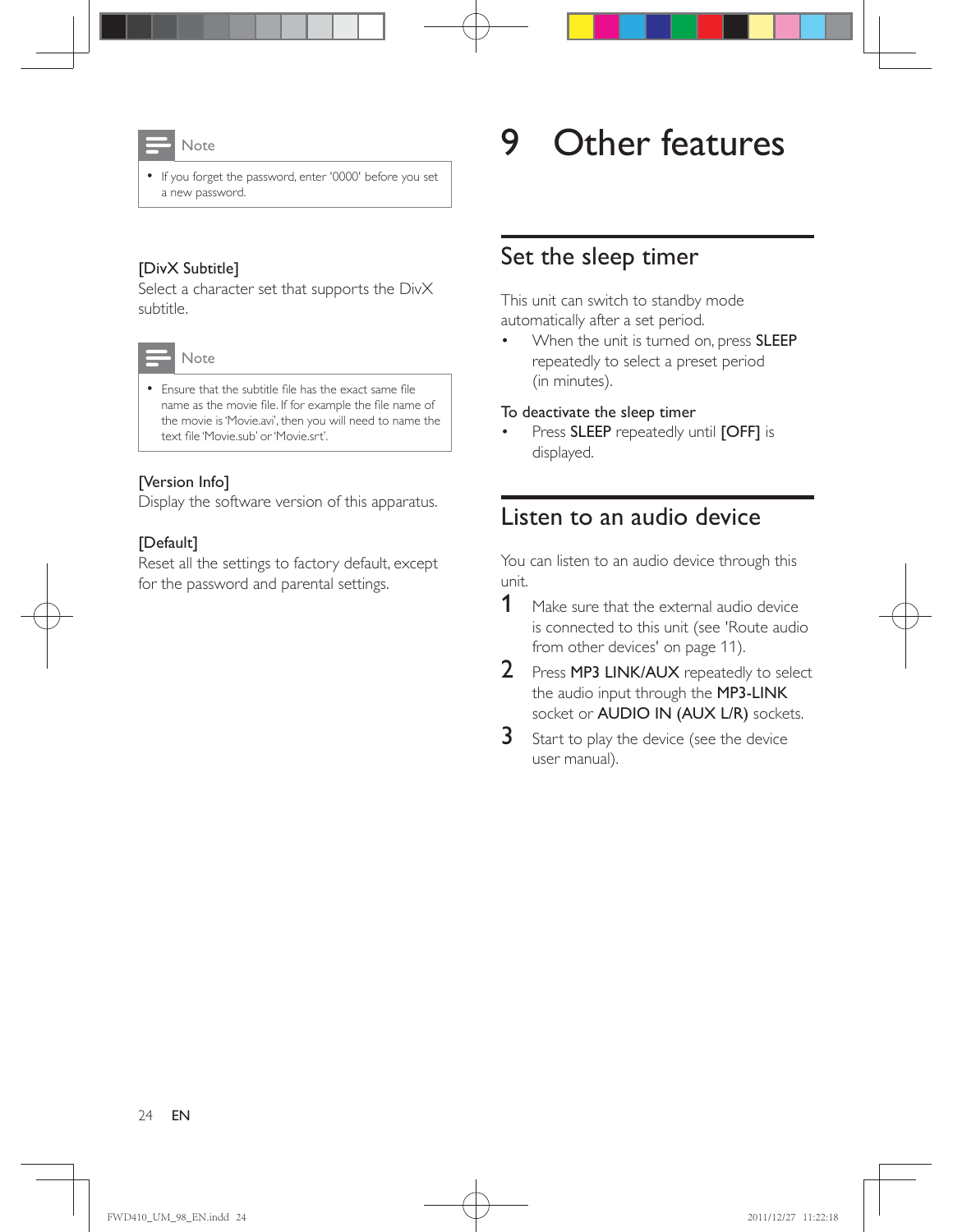## 10 Product information

## Note

• Product information is subject to change without prior notice.

## Specifications

### Amplifier

| Rated Output Power    | $4 \times 40$ W RMS + |
|-----------------------|-----------------------|
|                       | $1/0.5$ dB            |
| Frequency Response    | 30 Hz - 16000 Hz      |
| Signal to Noise Ratio | $\geq 65$ dBA         |
| Aux Input             | 900mV RMS 22k ohm     |

| Disc                |                   |
|---------------------|-------------------|
| Laser Type          | Semiconductor     |
| Disc Diameter       | 12 cm/8 cm        |
| Video Decoding      | MPFG-1 / MPFG-2 / |
|                     | DivX              |
| Video DAC           | 12 Bits           |
| Signal System       | PAL / NTSC        |
| Video Format        | 4:3/16:9          |
| Video Luminance S/N | $>$ 55 dB         |
| Audio DAC           | 24 Bits / 96 kHz  |
| Total Harmonic      | ≤ 1% (1 kHz)      |
| Distortion          |                   |

## Tuner (FM)

| Tuning Range          | 87.5 - 108 MHz |
|-----------------------|----------------|
| Tuning grid           | <b>100 KHz</b> |
| Sensitivity - Mono,   | $<$ 22 dBf     |
| 26dB S/N Ratio        |                |
| Total Harmonic        | $<$ 3%         |
| Distortion            |                |
| Signal to Noise Ratio | $>$ 50dB       |

## Speakers

| Speaker Impedance | 4 ohm                       |
|-------------------|-----------------------------|
| Speaker Driver    | 13 $cm$ woofer $+$ 4.0 $cm$ |
|                   | Dome tweeter                |
| Sensitivity       | $> 86$ dB/m/W+4dB/          |
|                   | m/W                         |

| <b>General information</b>                           |                                                 |  |
|------------------------------------------------------|-------------------------------------------------|--|
| AC power                                             | $110-240V \sim 50-60 Hz$                        |  |
| Operation Power                                      | 40 W                                            |  |
| Consumption                                          |                                                 |  |
| Standby Power<br>Consumption                         | < 0.9 W                                         |  |
| Composite Video<br>Output                            | 1.0 Vp-p, 75 ohm                                |  |
| Component Video                                      |                                                 |  |
| Output                                               |                                                 |  |
| <b>USB Direct</b>                                    | Version 1.1                                     |  |
| Dimensions<br>- Main Unit<br>$(W \times H \times D)$ | 223 X 258 X 310 mm                              |  |
| - Speaker<br>$(W \times H \times D)$                 | 210 X 242 X 310 mm                              |  |
| Weight                                               |                                                 |  |
| - With Packing<br>- Main Unit<br>- Speaker Box       | 9.7 kg<br>$2.5 \text{ kg}$<br>$2 \times 2.8$ kg |  |
|                                                      |                                                 |  |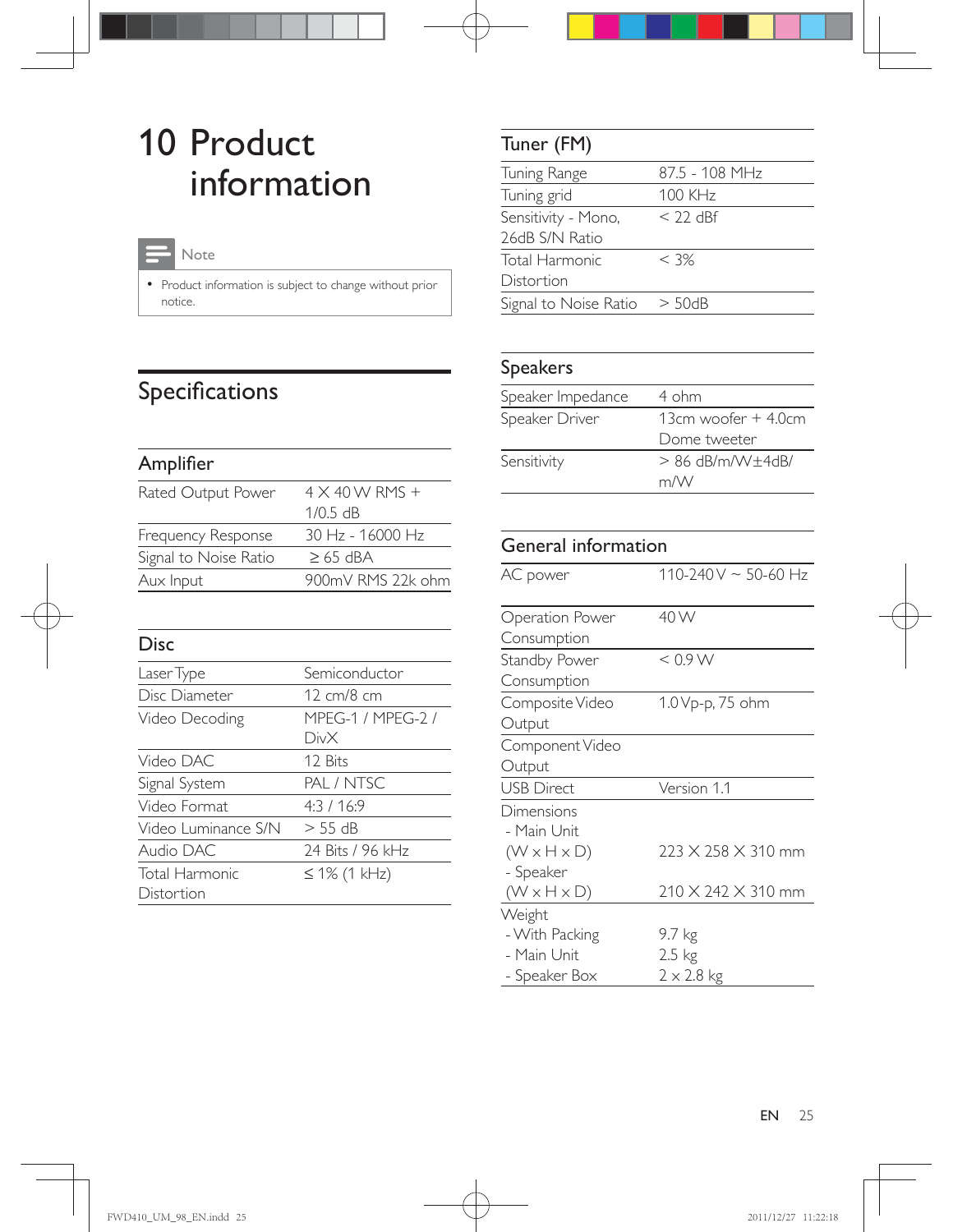## Supported disc formats

- Digital Video Discs (DVDs)
- Video CDs (VCDs)
- Super Video CDs (SVCDs)
- Digital Video Discs + Rewritable (DVD+RW)
- Compact Discs (CDs)
- Picture (Kodak, JPEG) files on CDR(W)
- DivX(R) disc on CD-R(W):
- Div $\times$  3.11, 4 $\times$  and 5 $\times$

#### Supported MP3-CD formats:

- ISO 9660
- Max. title/album name: 12 characters
- Max. title number plus album: 255.
- Max. nested directory: 8 levels.
- Max. album number: 32.
- Max. MP3 track number: 999.
- Supported sampling frequencies for MP3 disc: 32 kHz, 44.1 kHz, 48 kHz.
- Supported Bit-rates of MP3 disc are: 32, 64, 96, 128, 192, 256 (kbps).
- The following formats are not supported:
	- Files like \*.VMA, \*.AAC, \*.DLF, \*.M3U,
	- $\bullet$  \*.PLS,  $*$ .WAV
	- Non-English Album/Title name
	- Discs recorded in Joliet format
	- MP3 Pro and MP3 with ID3 tag

## USB playability information

#### Compatible USB storage devices:

- USB flash memory (USB 2.0 or USB1.1)
- USB flash players (USB 2.0 or USB1.1)
- memory cards (requires an additional card reader to work with this apparatus)

#### Supported formats:

- USB or memory file format FAT12, FAT16, FAT32 (sector size: 512 bytes)
- MP3 bit rate (data rate): 32-320 Kbps and variable bit rate
- Directory nesting up to a maximum of 8 levels
- Number of albums/ folders: maximum 99
- Number of tracks/titles: maximum 999
- ID3 tag v2.0 or later
- File name in Unicode UTF8 (maximum length: 128 bytes)

#### Unsupported formats:

- Empty albums: an empty album is an album that does not contain MP3 files. and is not be shown in the display.
- Unsupported file formats are skipped. For example, Word documents (.doc) or MP3 files with extension .dlf are ignored and not played.
- AAC, WAV, PCM audio files
- WMA files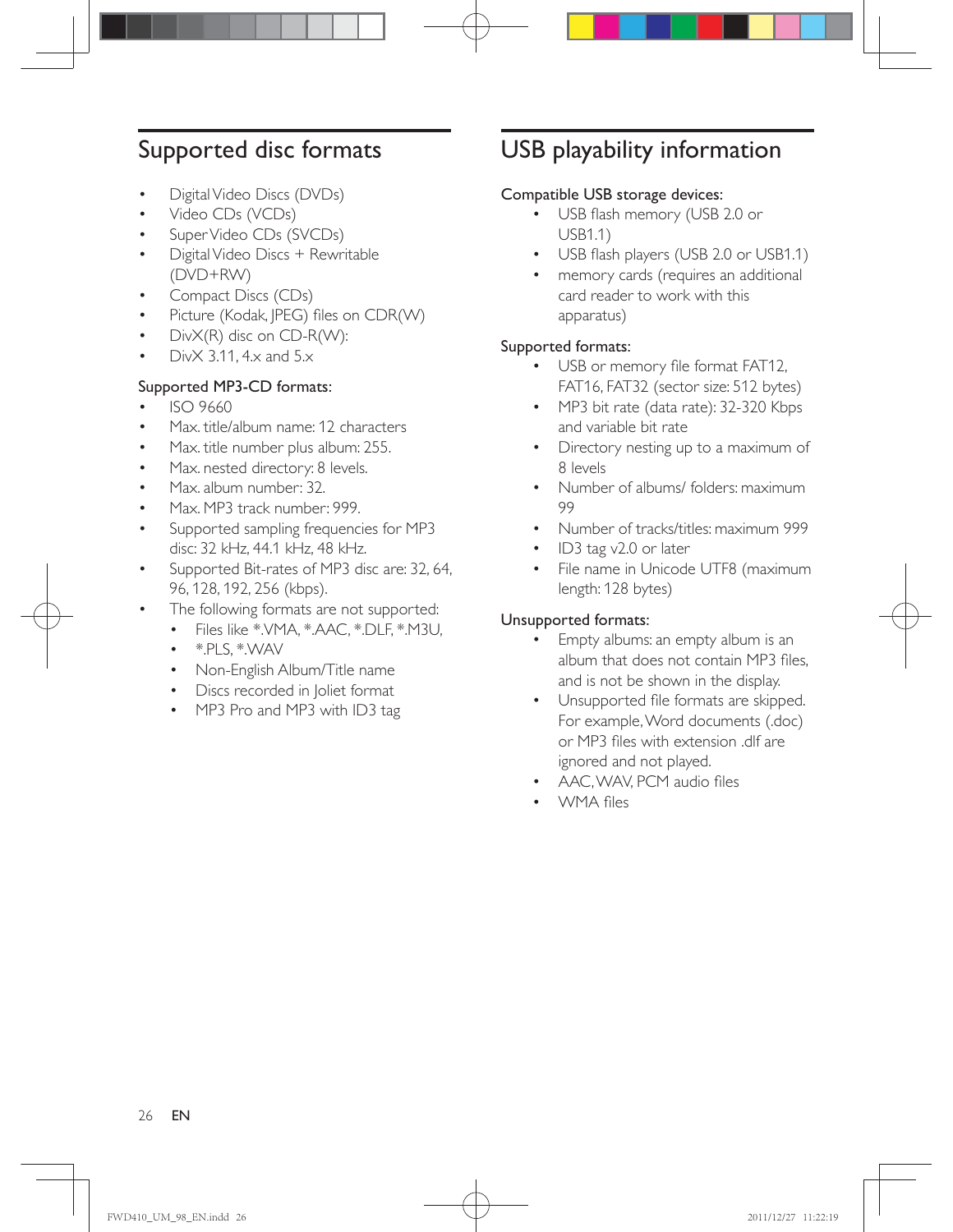## 11 Troubleshooting

#### Caution

Never remove the casing of this apparatus.

To keep the warranty valid, never try to repair the system yourself.

If you encounter problems when using this apparatus, check the following points before requesting service. If the problem remains unsolved, go to the Philips web site (www.Philips.com/support). When you contact Philips, ensure that your apparatus is nearby and the model number and serial number are available.

#### No power

- Make sure that the power cord of the unit is connected properly.
- Make sure that there is power at the AC outlet.
- If [Auto Standby] has been turned on, the system switches off automatically after 15 minutes of inactivity (for example, in pause or stop mode).

#### No disc detected

- Insert a disc.
- Check if the disc is inserted upside down.
- Wait until the moisture condensation at the lens has cleared.
- Replace or clean the disc.
- Use a finalized CD or correct format disc.

#### No picture

- Check the video connection.
- Turn on the TV to the correct Video-In channel.

#### Black and white or distorted picture

- The disc does not match the TV color system standard (PAL/NTSC).
- Sometimes a slight picture distortion may appear. This is not a malfunction.
- Clean the disc.
- A distorted picture may appear during progressive scan setup (see 'Turn on progressive scan' on page 14).

#### The aspect ratio of the TV screen cannot be changed even though you have set the TV display format.

- The aspect ratio is fixed on the loaded DVD disc.
- The aspect ratio may not be changed for some TV systems.

#### No sound or poor sound

- Adjust the volume.
- Check whether the unit is muted.
- Check that the speakers are connected correctly.
- Check if the stripped speaker wires are clamped.

#### Remote control does not work

- Before you press any function button, first select the correct source with the remote control instead of the main unit.
- Reduce the distance between the remote control and the unit.
- Insert the battery with its polarities  $(+/-)$ signs) aligned as indicated.
- Replace the battery.
- Aim the remote control directly at the sensor on the front of the unit.

#### Disc does not play

- Insert a readable disc with the label side facing up.
- Check the disc type, color system and regional code. Check for any scratches or smudges on the disc.
- Press  $\bigcirc$  SETUP to exit the system setup menu.
- Disable the password for parental control or change the rating level.
- Moisture has condensed inside the unit. Remove the disc and leave the unit turned on for about an hour. Disconnect and reconnect the AC power plug, and then turn on the unit again.

#### DivX video files cannot be played.

- Make sure that the DivX video file is complete.
- Make sure that the file extension is correct.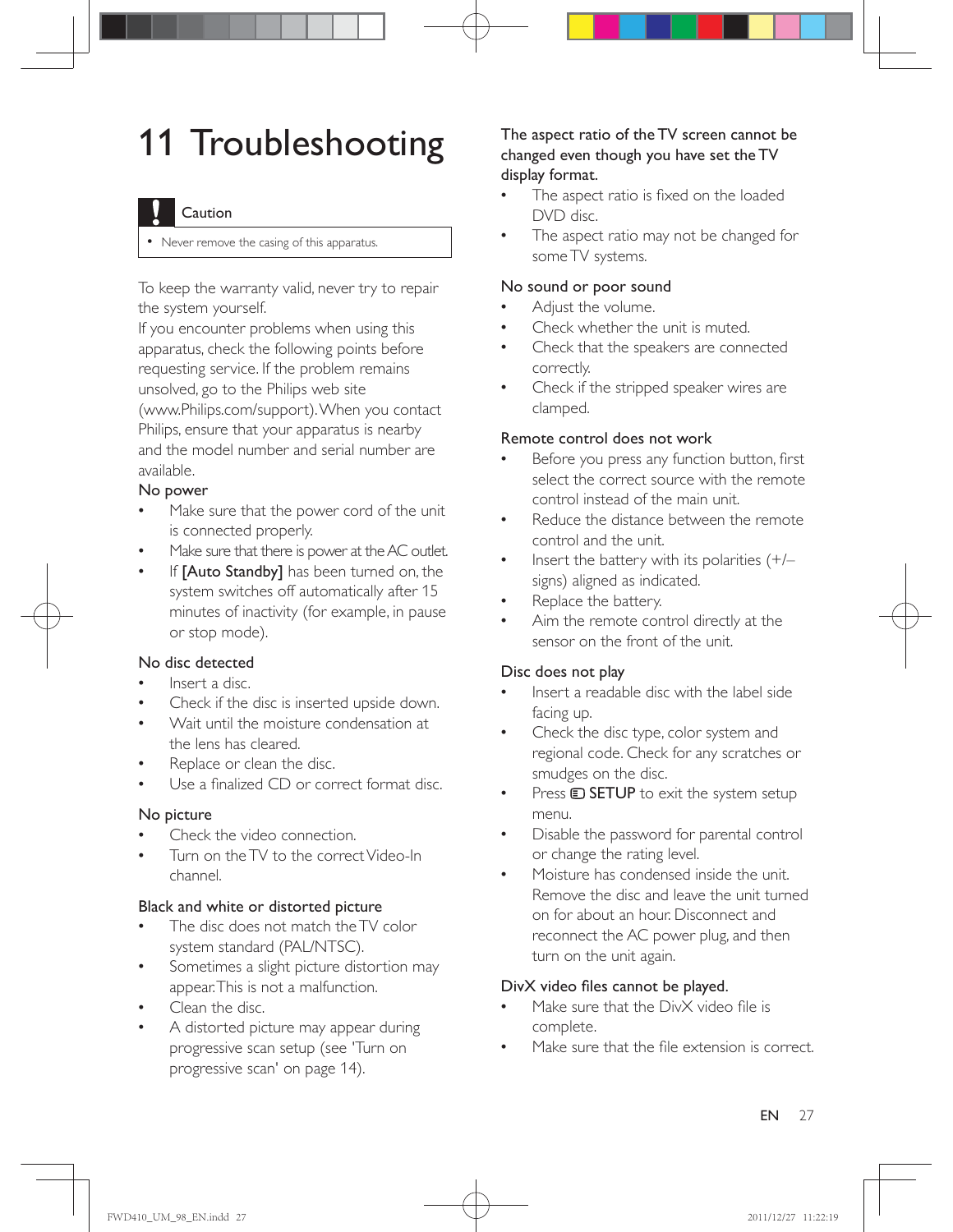• Due to Digital Rights issues, the DRMprotected video files cannot be played through an analog video connection (for example, composite and component connection). Transfer the video content onto the disc media and play these files.

#### Poor radio reception

- Increase the distance between the apparatus and your TV or VCR.
- Fully extend the FM antenna.
- Connect an outdoor FM antenna instead.

#### Audio or subtitle languages cannot be set

- The disc is not recorded with sound or subtitles in multiple languages.
- The audio or subtitle language setting is prohibited on the disc.

#### Cannot display some files in USB device

- The number of folders or files in the USB device has exceeded a certain limit. This phenomenon is not a malfunction.
- The formats of these files are not supported.

#### USB device not supported

 The USB device is incompatible with the unit. Try another one.